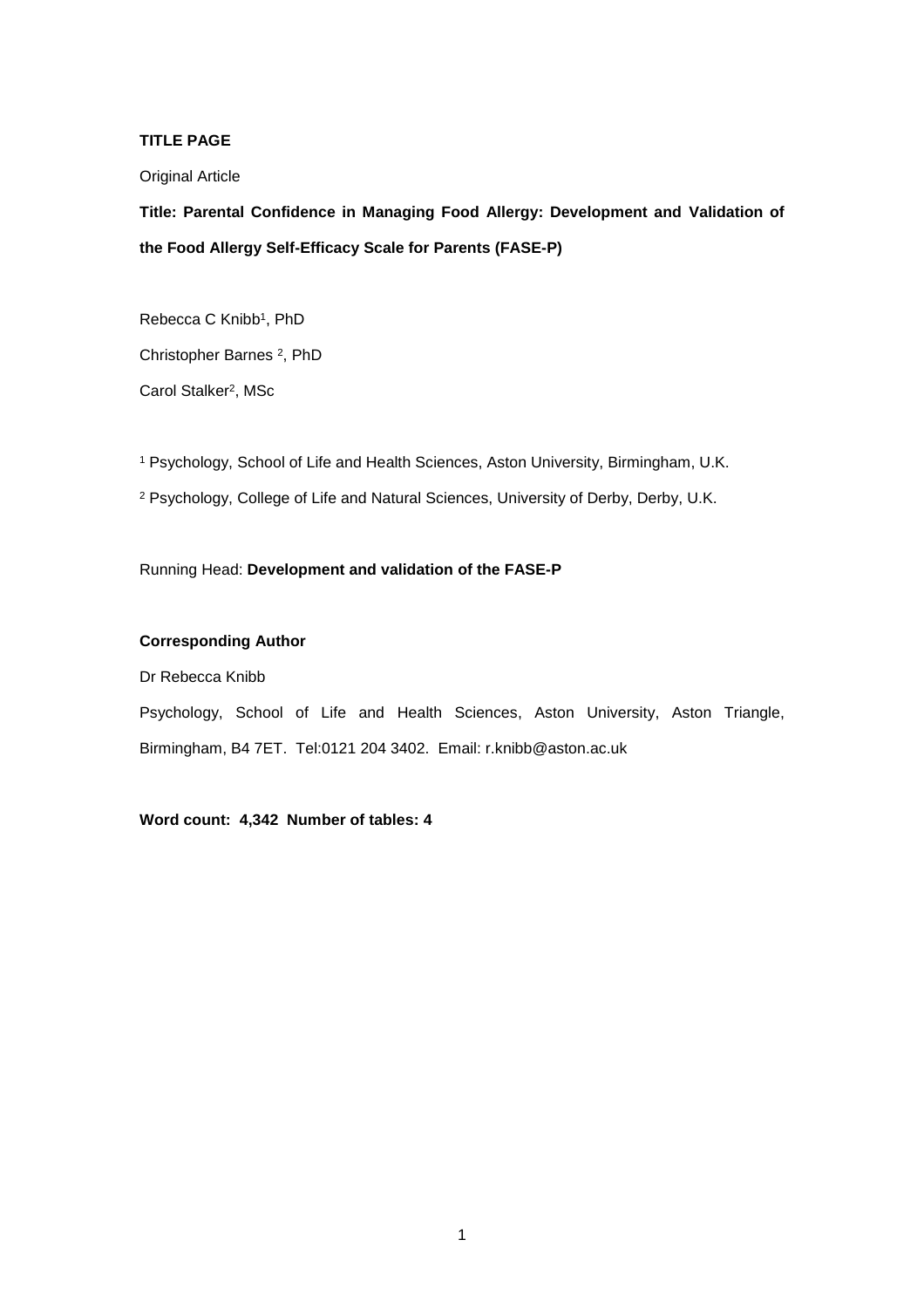#### **ABSTRACT**

**Background**: Food allergy is often a life-long condition that requires constant vigilance in order to prevent accidental exposure and avoid potentially life-threatening symptoms. Parents' confidence in managing their child's food allergy may relate to the poor quality of life anxiety and worry reported by parents of food allergic children.

**Objective**: The aim of the current study was to develop and validate the first scale to measure parental confidence (self-efficacy) in managing food allergy in their child.

**Methods**: The Food Allergy Self-Efficacy Scale for Parents (FASE-P) was developed through interviews with 53 parents, consultation of the literature and experts in the area. The FASE-P was then completed by 434 parents of food allergic children from a general population sample in addition to the General Self-Efficacy Scale (GSES), the Food Allergy Quality of Life Parental Burden Scale (FAQL-PB), the General Health Questionnaire (GHQ12) and the Food Allergy Impact Measure (FAIM). A total of 250 parents completed the re-test of the FASE-P. **Results**: Factor and reliability analysis resulted in a 21 item scale with 5 sub-scales. The overall scale and sub-scales has good to excellent internal consistency (α's of 0.63-0.89) and the scale is stable over time. There were low to moderate significant correlations with the GSES, FAIM and GHQ12 and strong correlations with the FAQL-PB, with better parental confidence relating to better general self-efficacy, better quality of life and better mental health in the parent. Poorer self-efficacy was related to egg and milk allergy; self-efficacy was not related to severity of allergy.

**Conclusions and clinical relevance**: The FASE-P is a reliable and valid scale for use with parents from a general population. Its application within clinical settings could aid provision of advice and improve targeted interventions by identifying areas where parents have less confidence in managing their child's food allergy.

**Key words: Food allergy, confidence, self-efficacy, parents, quality of life**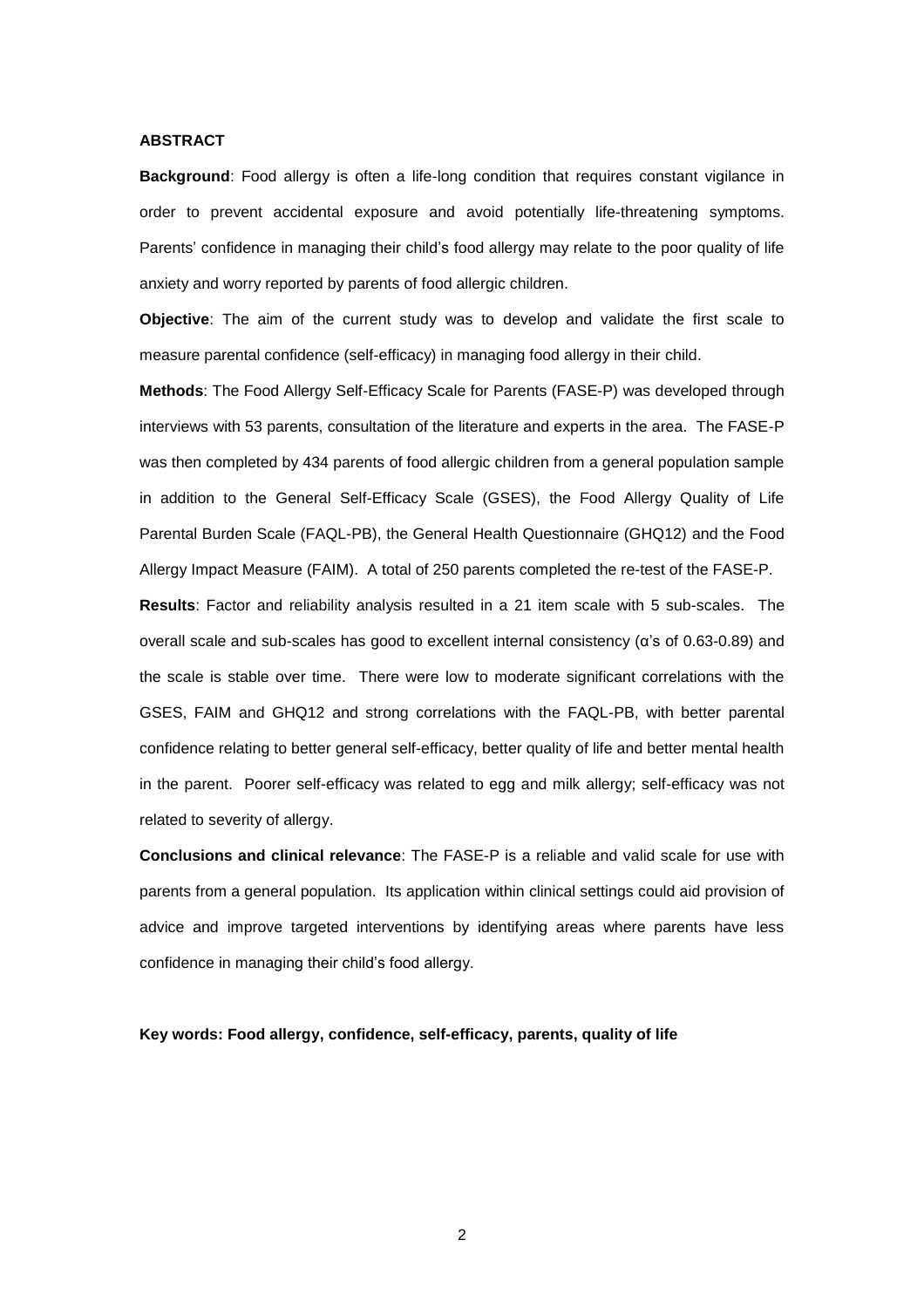#### **INTRODUCTION**

Food allergy affects approximately 5-10% of children worldwide <sup>[1-3]</sup>. In the U.K. hospital admissions for food allergies increased by 6.4% in the 12 months leading to February 2014 and of admissions for allergy nearly one in five were for anaphylactic reactions. This is an increase of 9.4% from the same period the previous year <sup>[4]</sup>. There is no cure for food allergy and the optimum treatment is to avoid the allergen and anything that might have come into contact with the allergen; with the administration of antihistamine or adrenaline if accidental ingestion and a reaction occurs <sup>[1]</sup>. The vigilance required to manage food allergy and avoid allergens has been reported to place a significant burden on the family which can impact on health related quality of life<sup>[5]</sup>, daily family activities and social events<sup>[6]</sup> and emotional wellbeing <sup>[7]</sup>. Mothers in particular have reported high levels of stress and anxiety<sup>[5,8,9]</sup>.

Confidence in managing food allergy in their child may relate to the levels of burden felt by parents. Mandell et al.<sup>[9]</sup> interviewed parents of 17 children with peanut allergy who also had a history of anaphylaxis. They found that a lack of information at diagnosis increased both anxiety and uncertainty in managing the risk of accidental ingestion of the allergen. Parents have also reported high levels of worry about their child having an anaphylactic reaction and uncertainty around what to do if their child does go into anaphylactic shock [9,10].

Confidence and 'the belief in one's capabilities to organize and execute the courses of action required to manage prospective situations' has been defined as self-efficacy (p. 2) [11] and is linked to how people think, feel and behave. Improving self-efficacy can lead to individuals feeling more able to master challenging problems, developing a stronger sense of commitment to dealing with these tasks and a reduction in feeling that situations are beyond their capabilities. Improving self-efficacy has been shown to be effective in improving quality of life, self-management and coping with asthma  $[12-14]$  and other long term conditions<sup>[15]</sup> through interventions which include education, training, modelling self-management using case examples and role play scenarios with feedback, encouragement and support.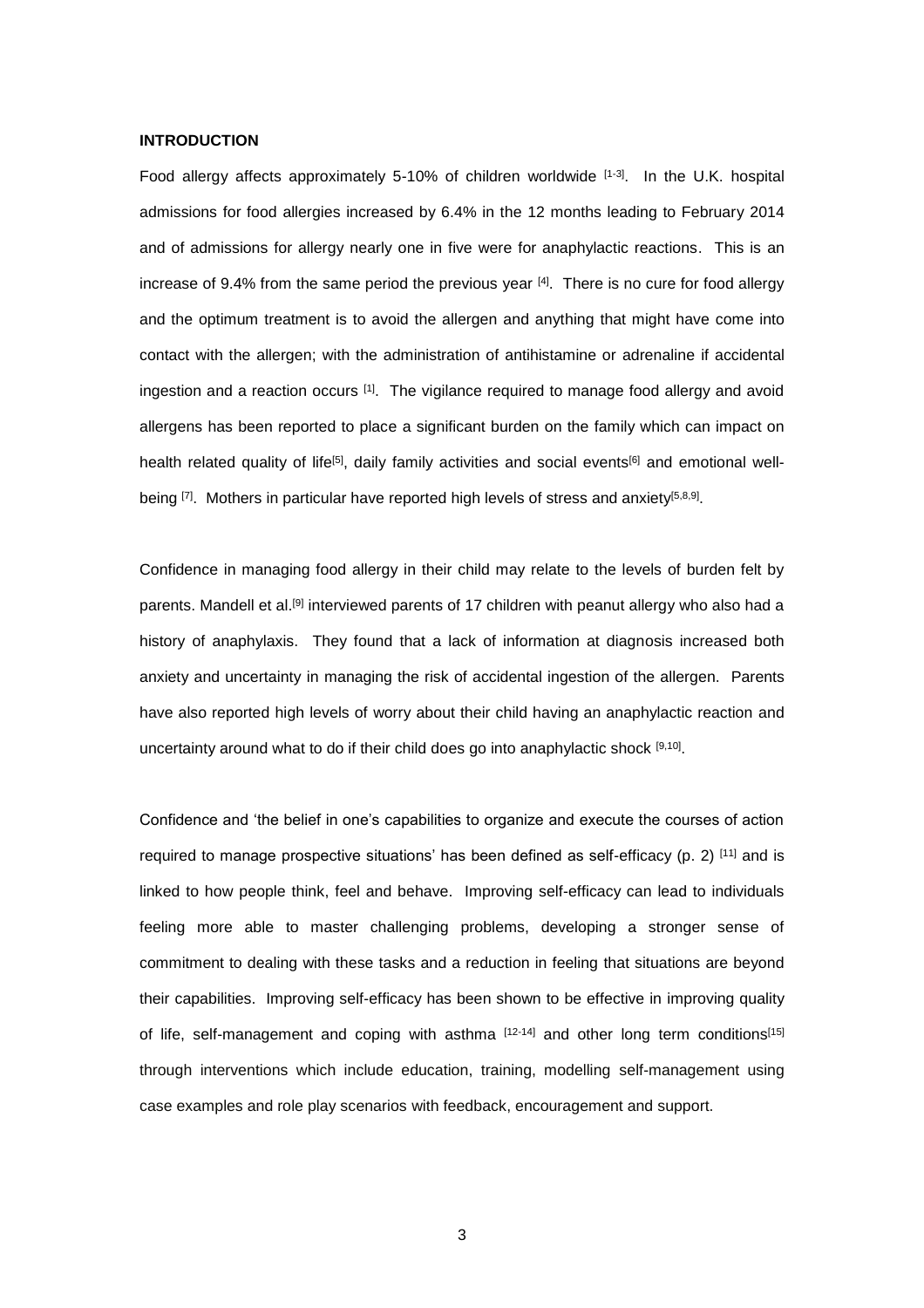Existing quality of life scales are good at identifying the extent of the impact of food allergy on various aspects of life but do provide information on areas in which confidence in being able to manage is lacking. For example a quality of life scale might tell us that checking food labels takes up a lot of someone's time but do not tell us if that person feels confident that they can identify allergens from food labels. It would therefore be extremely useful to have a means of measuring self-efficacy for food allergy management to identify areas of low selfefficacy. This may help health care practitioners to direct their advice to parents and also help the development and evaluation of interventions. At present there is no means of measuring self-efficacy for food allergy management. A widely used General Self-Efficacy Scale [16] exists however this measures a general sense of perceived self-efficacy and aims to predict coping with daily hassles and other types of stress; it does not capture the specific issues that relate to food allergy. The aim of this study was to develop and validate the first food allergy specific self-efficacy scale to measure parental confidence in managing their child's food allergy.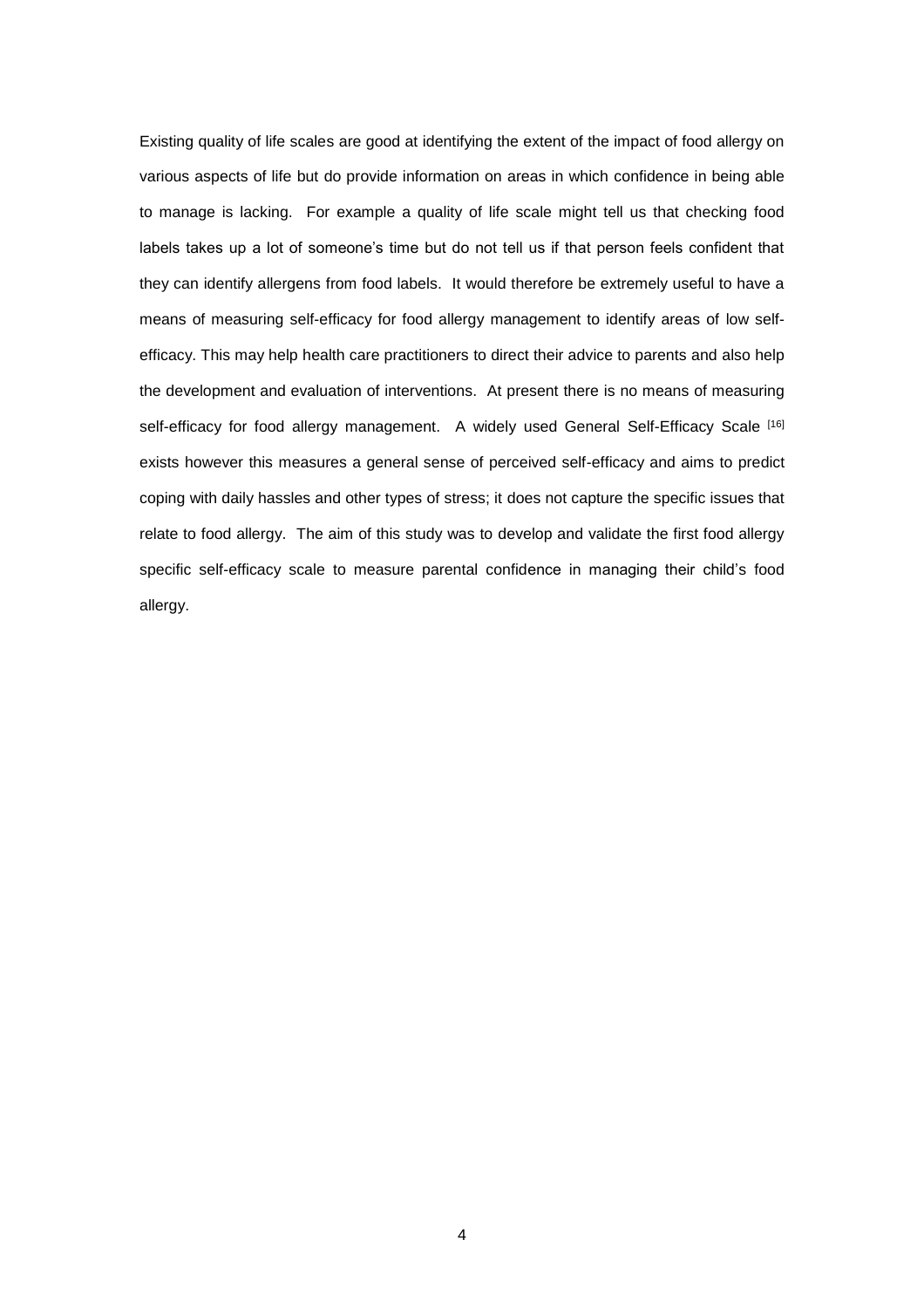#### **METHODS**

Ethical approval for the scale development phase of this study was provided by the Psychology Research Ethics Committee at the University of Derby (012/10/RK) and the Nottingham Trent NHS Research Ethics Committee (10/H0405/94). Ethical approval for the scale reliability and validity phase of this study was provided by the Psychology Research Ethics Committee at the University of Derby (102-13-CB). All participants gave written informed consent to take part.

#### **Item Generation**

#### *Participants and procedure*

Participants were recruited for interview via allergic clinics in the Midlands for a larger study looking at knowledge and understanding of food allergy in their child, how they managed their child's food allergy and the impact it had on them. Participants had to be parents of children with a current clinical diagnosis of food allergy (diagnosed by a clinician at an allergy clinic via clinical history and either skin prick tests or blood tests). Parents were sent letters home by the clinic and they contacted the study team if they wanted to participate. Parents were mostly mothers (46 (86.8%); 7 (13.2%) fathers), with a mean age of 42.7 (range 32-59 years). Children had a mean age of 9.9 years and were allergic to peanut (60%), tree nut (54.5%), egg (12.7%) milk (12.7%), fruits and vegetables (10.9%). Symptoms included urticaria, rash or hives (62.1%), swelling of face, lips, mouth and/or tongue (57.6%), vomiting (54.6%) and respiratory (37.9%). The majority of the children had a prescribed adrenaline auto-injector (63.6%) and/or antihistamines (12.7%); 30.9% of the children had suffered one or more anaphylactic reactions as a result of their food allergy.

All parents were interviewed using a semi-structured interview schedule. Following scale development guidelines [17-19] the interview schedule was informed by discussion with experts in the area; this included two psychologists with expertise in food allergy, a psychologist with expertise in self-efficacy in parents and two paediatric allergy consultants. Relevant literature on parental management of food allergy in their child was also reviewed. Questions were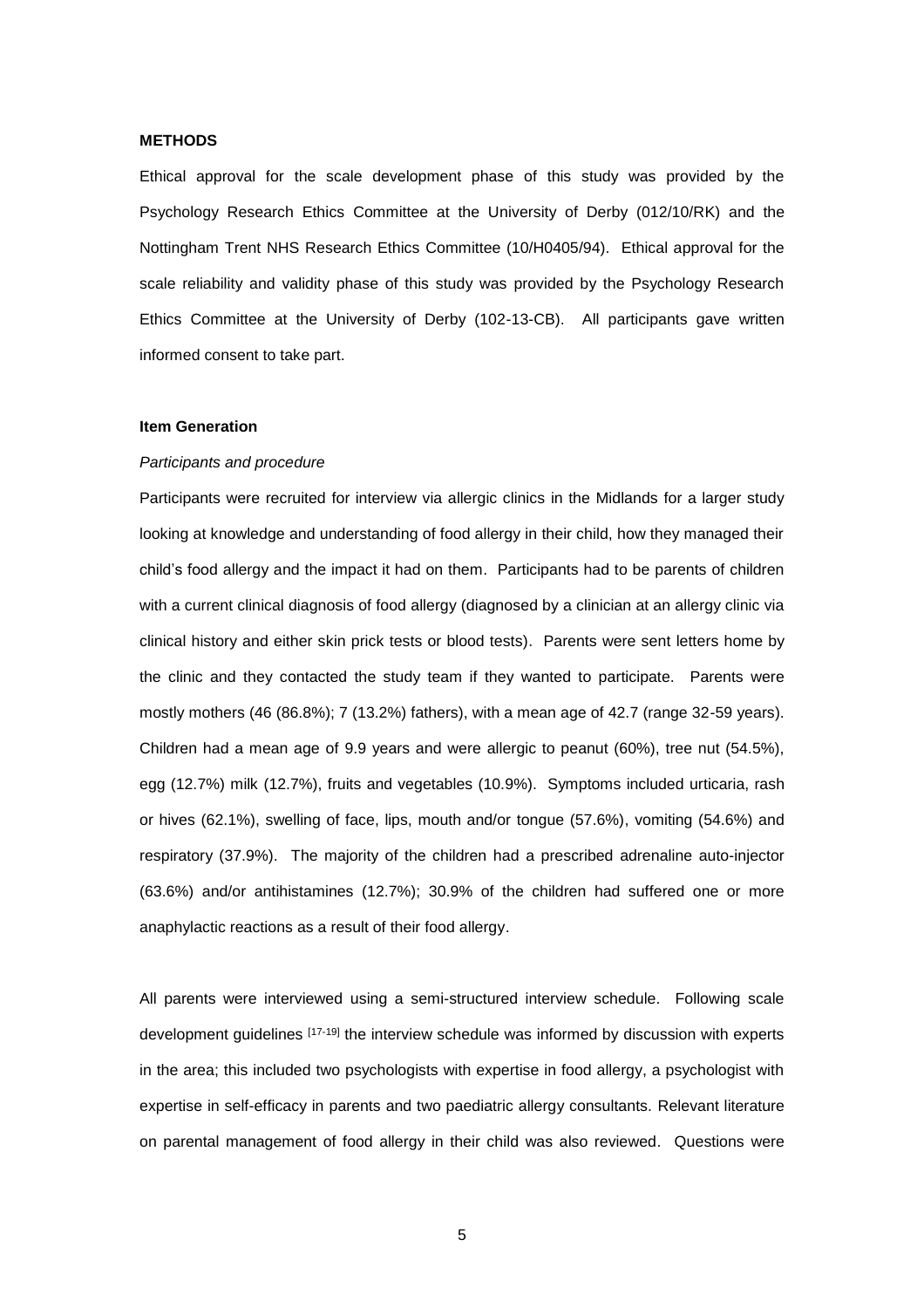then developed to guide the interview. The schedule was not intended to be prescriptive or inclusive but acted as a guide in the interview in order to ensure the aims of the study were met. Parents were asked about how they managed food allergy in their child, what they found difficult or easy and what they felt they needed in order to be confident in managing food allergy. They were also asked what they knew about food allergy, what they did to prevent an allergic reaction, what they did/would do if their child had an allergic reaction and how food allergy had made an impact on their lives. They were also asked about where they got information about food allergy from.

The interviews were audio taped and transcribed verbatim, then analysed by content analysis using a directed approach where you start with a theory and relevant research findings for guidance, in order to identify specific issues that parents discussed concerning the management of food allergy for their child <sup>[20]</sup>. A literature review and advice from health care practitioners (detailed above) working in the area of food allergy also helped form items for inclusion in a prototype scale and items were revised to ensure there were no duplicates, unclear items or items that would not relate to the majority of parents of a child with food allergy. Based on guidelines stated by Bandura<sup>[21]</sup> items were then worded as statements and parents were asked to rate how confident they were that they could do each item on a scale of 0 to 100 with 0 being cannot do at all, 50 being moderately can do and 100 being highly certain can do. The prototype Food Allergy Self-Efficacy Scale for Parents (FASE-P) consisted of 22 items such as being able to prepare to go to a restaurant, go on holiday, check food labels and get information about food allergy from a health care professional.

#### **Scale reliability and validity**

#### *Participants and procedure*

In order to assess reliability and validity of the scale on a large sample, participants were recruited from the general population via advertisement of an online survey through social media channels such as Facebook and Twitter and through the Anaphylaxis Campaign Charity's website. Emails advertising the study were also sent to all eligible members of the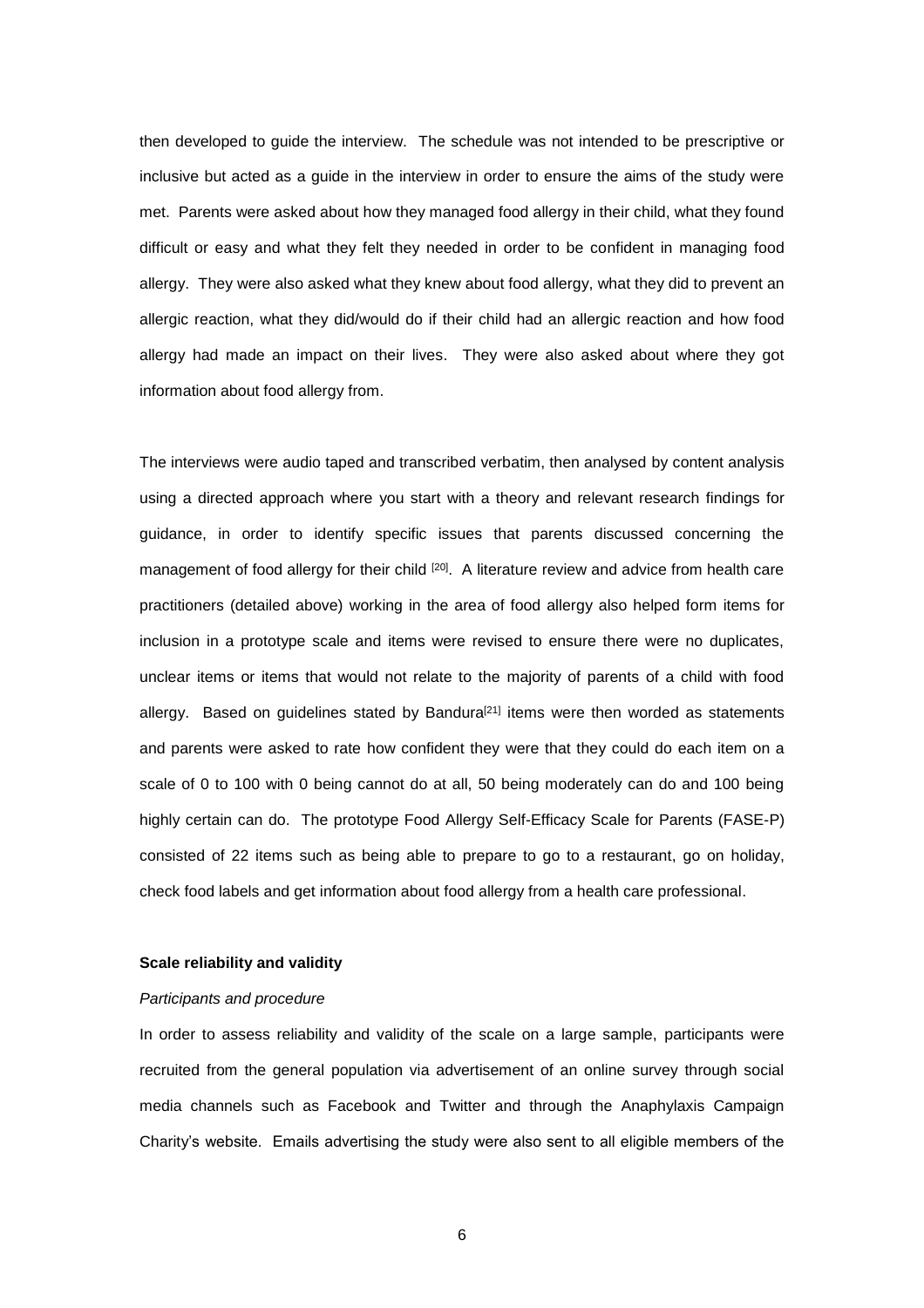Campaign although parents did not need to be members of the Campaign to take part. Inclusion criteria for the study were that the participant was a parent who had at least one child under the age of 18 years living in the family home who had a food allergy diagnosed by a clinician at an allergy clinic. Participants completed the questionnaires anonymously but were asked to provide their email address if they were happy to complete some of the questionnaires three weeks later. A total of 250 participants completed the re-test of the FASE-P.

#### **Cross-sectional validation measures**

In addition to completing the FASE-P parents also completed a number of validated scales in order to assess construct validity.

General Self-Efficacy Scale [16] is a 10 item scale measuring general perceived self-efficacy. Responses are made on a 4 point scale from 1 (not at all true) to 4 (exactly true). An example item is: I can always manage to solve difficult problems if I try hard enough. Items are summed with higher scores indicating greater self-efficacy. In samples from 23 nations, Cronbach's alphas ranged from .76 to .90 with the majority in the high .80s [22].

Food Allergy Quality of Life – Parental Burden (FAQL-PB) scale<sup>[23]</sup> has 17 items and uses a 7-point Likert scale ranging from 1 (not troubled) to 7 (extremely troubled). Questions include issues concerning going on vacation, social activities and worries and anxieties over the previous week. A higher score indicates greater parental burden. Internal validity has been reported as excellent in a U.S. sample (Cronbachs  $\alpha$  = 0.95) [23] and in a U.K. sample (α > 0.85) [24].

Food Allergy Independent Measure (FAIM) has 4 items which measure the severity of perceived risk of an accidental reaction to food and the risk of not being able to treat a reaction appropriately. It has been used as a means of measuring the impact of food allergy in the validation of other related questionnaires such as the Food Allergy Quality of Life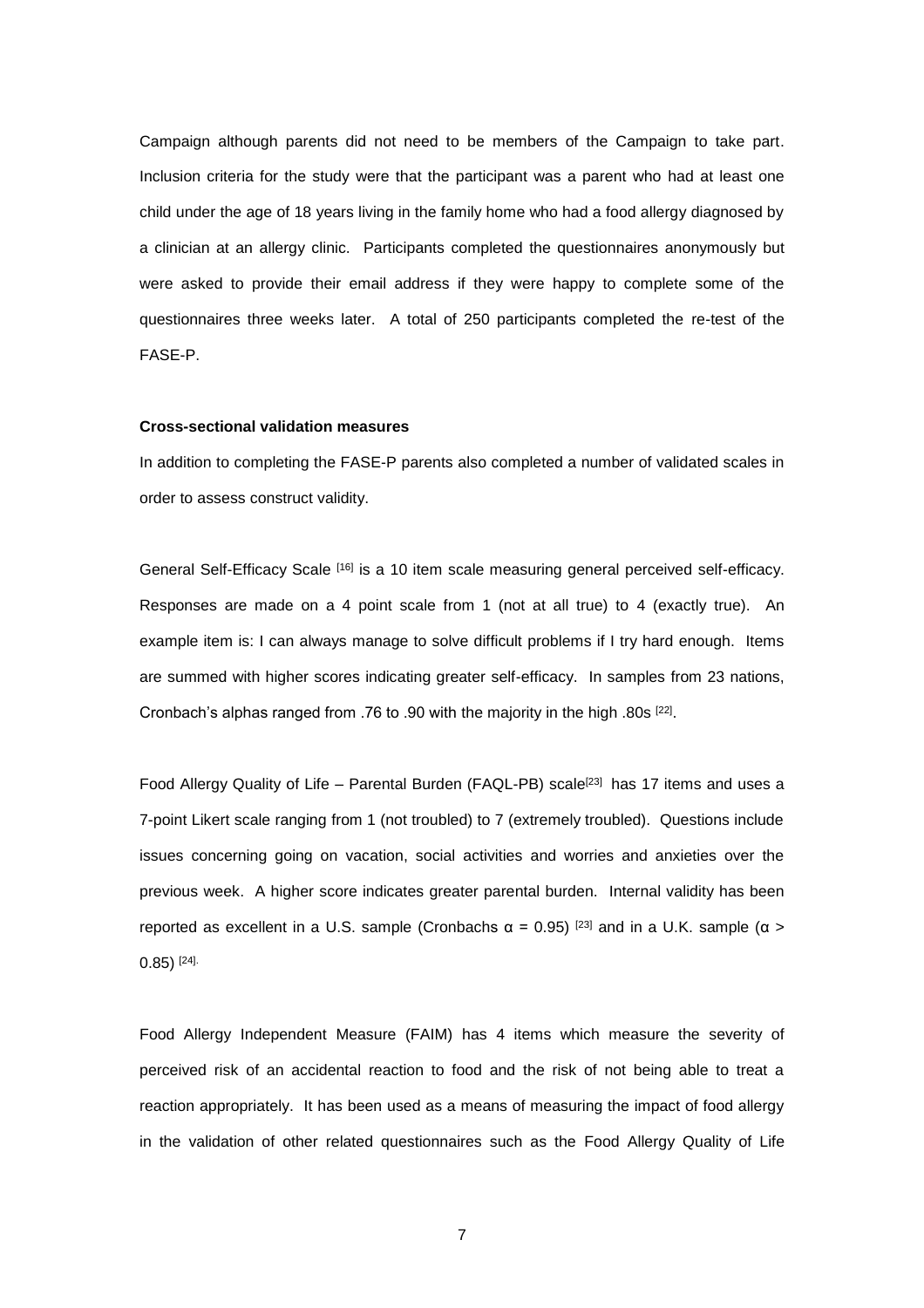Scales <sup>[25-27]</sup>. Items are answered on a 7-point Likert scale with a greater score indicating a higher level of perceived seriousness.

General Health Questionnaire – 12 (GHQ-12)<sup>[28]</sup> is a 12 item scale of current mental health which asks individuals to state how they have felt over the last few weeks. It measures inability to carry out normal functions and also the appearance of new and distressing symptoms. It uses a 4 point Likert scale from not at all (scored 0) to much more than usual (scored 3). Scores are summed and have a range from 0 to 36. Scores over 11-12 indicate a risk of being diagnosed with a mental illness. The scale has excellent internal consistency (Cronbach's  $\alpha = 0.77$ -0.93) and good validity <sup>[28]</sup>.

#### *Demographic and food allergy questionnaire*

In order to assess discriminative validity a questionnaire to gather demographic information from the parent and food allergy information about their child was developed based on that used in previous published studies<sup>[29]</sup>. Information collected included the type of food allergy, symptoms, how the allergy was diagnosed, medication, history of anaphylaxis and presence of other atopic conditions such as asthma, hay-fever and eczema.

#### **Statistical analysis**

Data analyses were conducted using SPSS version 21, and all tests were 2-tailed with a significance level set at p<0.05, missing data was treated pairwise. Principle components analysis with a varimax rotation was conducted to assess internal structural validity. Reliability analysis was conducted in order to calculate the internal consistency of the scale using Cronbach's α coefficient and Guttman's split-half coefficient. Pearson's bivariate correlations were conducted between scale scores to assess construct and convergent validity. Intra-Class Correlations were conducted to assess temporal stability of the scale. Following criteria set out by Pesudov et al [18] and results reported by other similar scales such as the food allergy specific QoL scales <sup>[25-27]</sup>, a priori hypotheses were set regarding reliability and validity. We expected Cronbach's alpha of >0.7 and <0.9 and moderate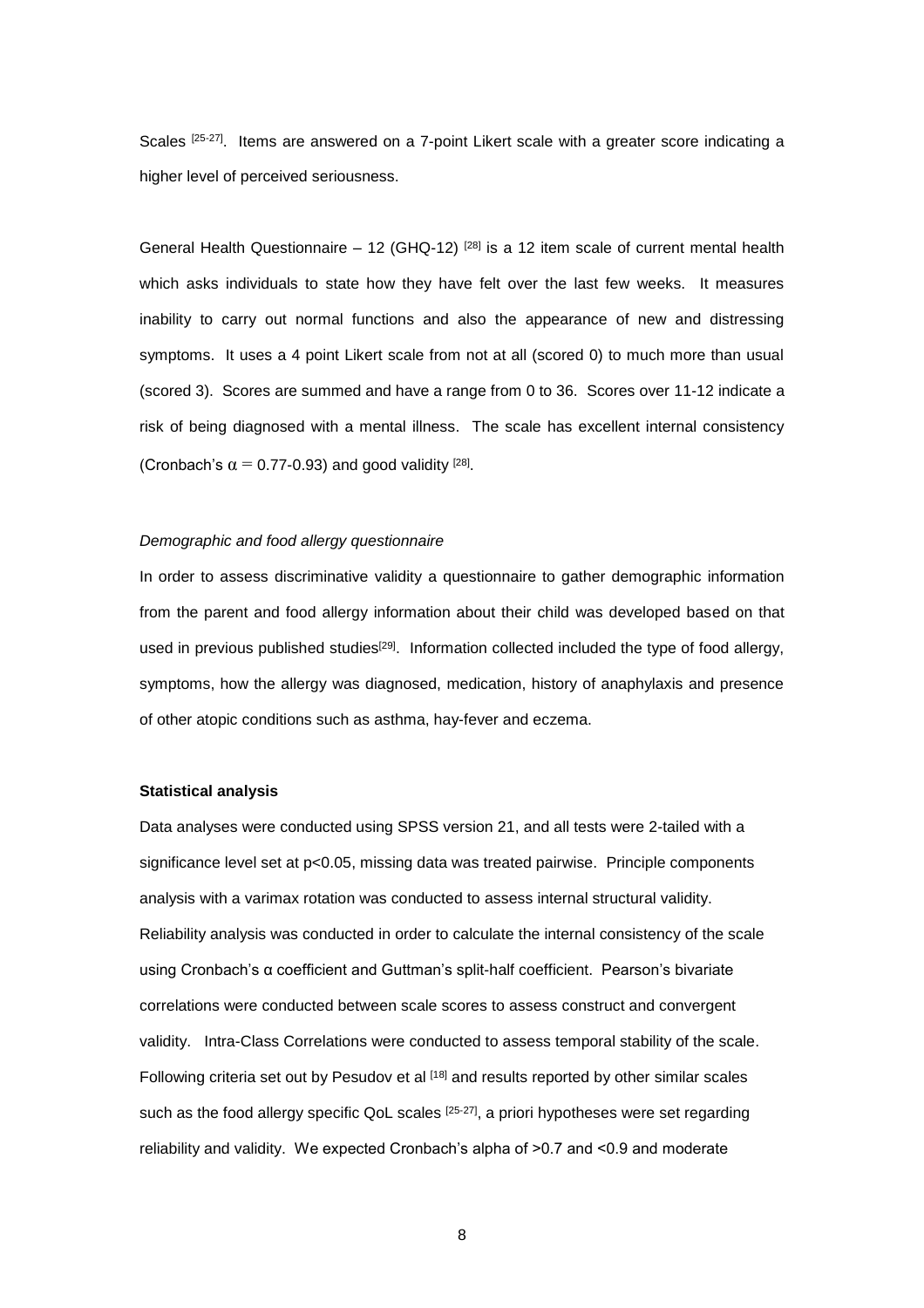construct validity correlations of >0.3 with sub-scales measuring similar aspects to the scale. Specifically we expected that greater food allergy self-efficacy would positively relate to greater general self-efficacy and better food allergy related quality of life. We also expected that greater food allergy self-efficacy would negatively relate to poorer mental health and greater severity of perceived risk of food allergy. Between-subjects t-tests and Pearson's correlations were performed to assess the discriminative validity of the FASE-P by comparing demographic and food allergy characteristics. Analyses of Covariance (ANCOVAs) were run to assess discriminative validity of the FASE-P controlling for possible confounders.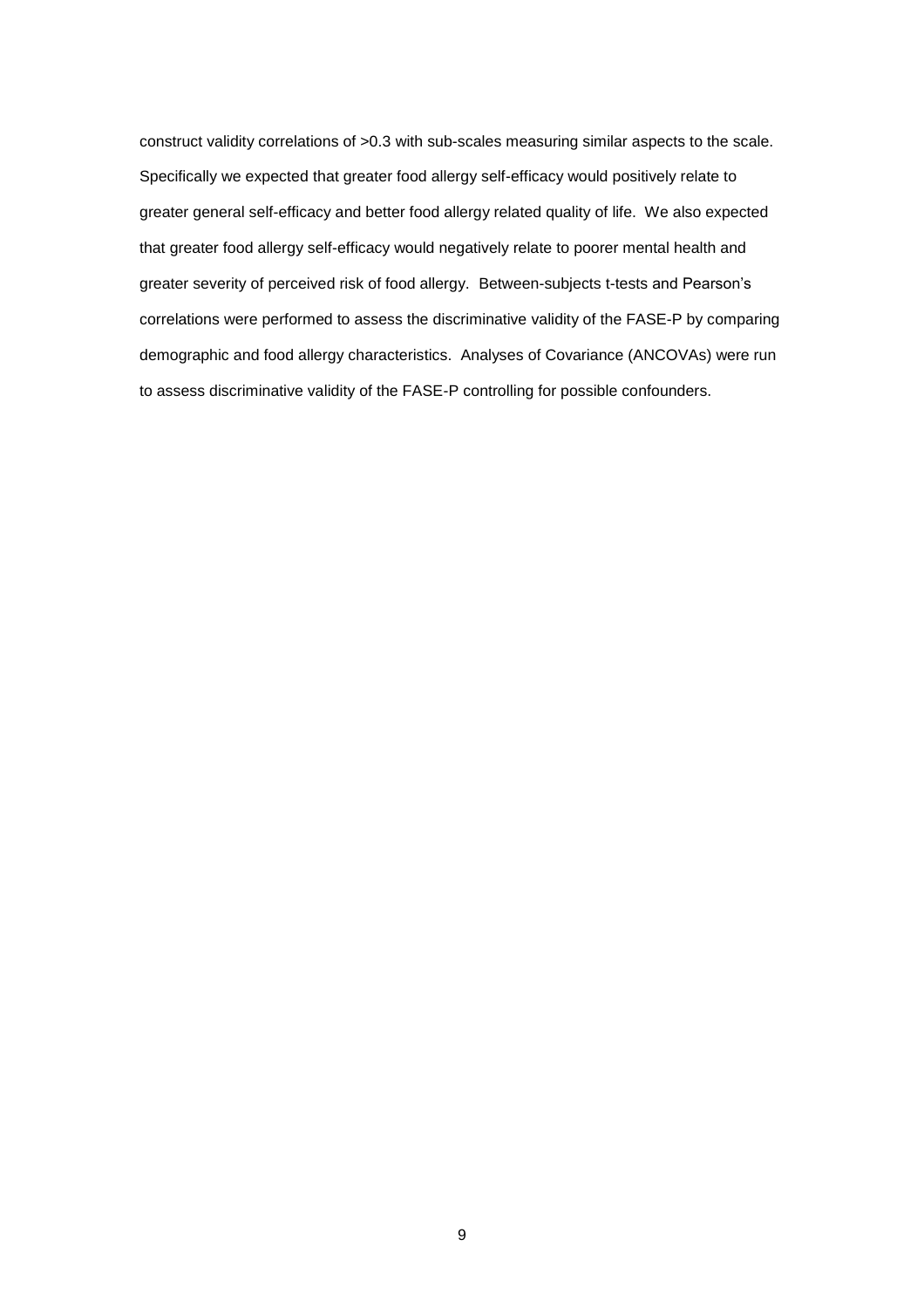#### **RESULTS**

Demographic information for participants in the reliability and validity phase can be found in Table 1 and food allergy information can be found in Table 2.

#### **Structural validity**

Principle components analysis with a varimax rotation was conducted on the 22 items of the FASE-P. The Kaiser-Meyer-Olkin Measure of Sampling Adequacy was .83, exceeding the recommended value of .6 [30] and Bartlett's Test of Sphericity (4577.90, *df* = 231, p<0.001) reached statistical significance, supporting the factorability of the correlation matrix. Five factors with Eigenvalues over 1, explaining a total of 59.8% of the variance in the scores, were identified. All items had factor loadings greater than 0.4 and factors were labelled: precaution and prevention, allergic treatment, food allergen identification, seeking information, managing social activities (Table 3).

The item 'planning to participate in social activities with others involving food' loaded onto the sub-scale entitled managing social activities and the sub-scale entitled precaution and prevention. The highest loading was for the precaution and prevention sub-scale and as the item concerned planning it was placed there. Two other items had factor loadings above 0.4 on two subscales, but loadings were very similar and so items were placed on the factor that had the greatest face validity and made the most theoretical sense.

### **Reliability and consistency over time of the PFA-QL**

The FASE-P scale had excellent internal consistency with a Cronbach's α of 0.88 overall. Split half Cronbach's α for part 1 was .76 and .86 for part 2; the Guttman split-half coefficient was 0.73. Examination of the alpha levels if items were deleted revealed that removal of the item 'treat my child if they had an allergic reaction outside of the home' increased the alpha of the allergic reaction sub-scale from .29 to .80. This item was therefore removed from the scale and the item 'treat my child if they had an allergic reaction at home' was re-worded to say 'treat my child if they had an allergic reaction' to ensure this item captured allergic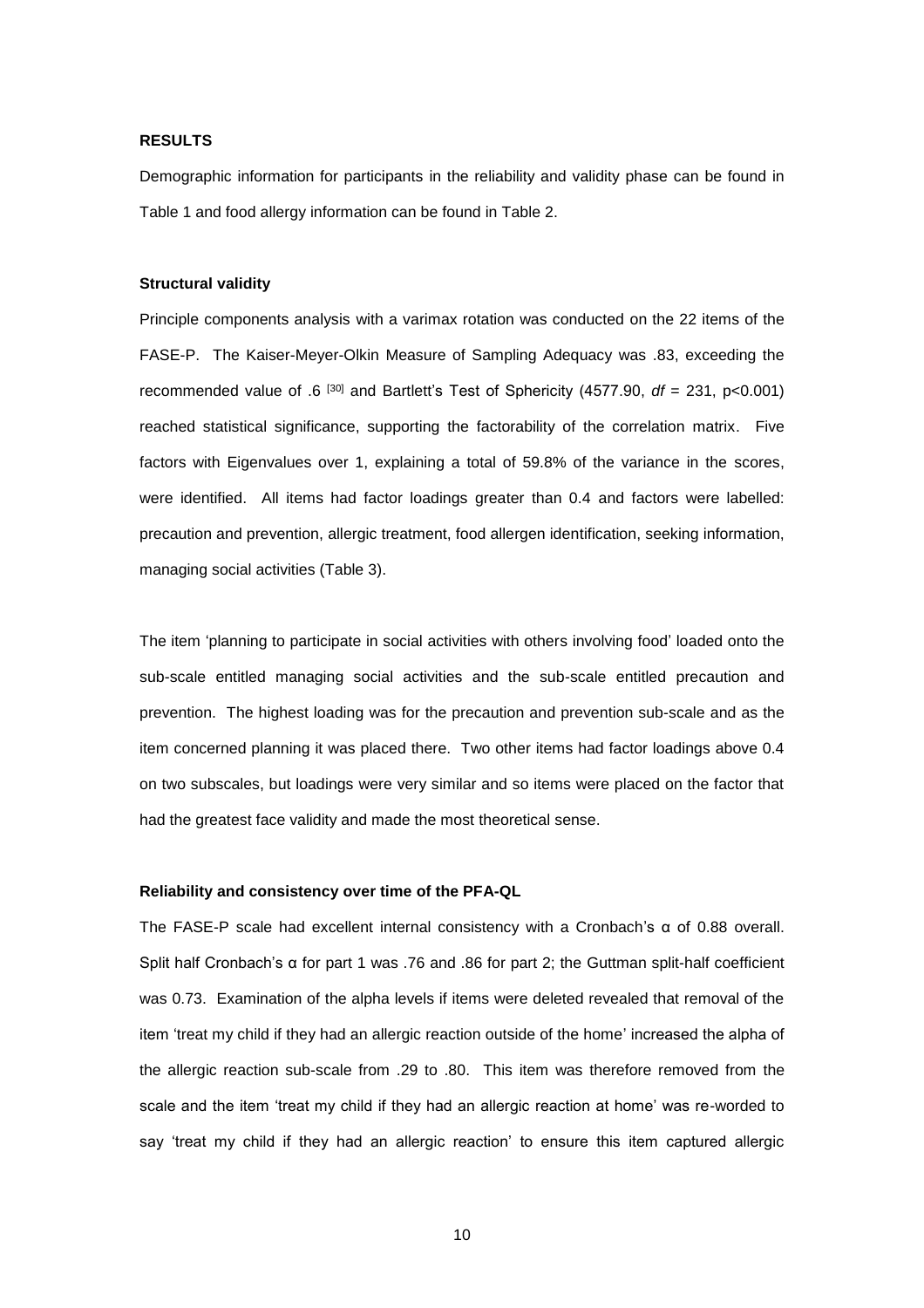reactions wherever they occurred. The alpha coefficient values decreased with deletion of any of the other items in each of the sub-scales, indicating that all items were important to the scale and so were retained. Alphas for all sub-scales can be seen in Table 4. The final scale consists of 21 items. Answers on the scale are totalled (there are no reverse items) and then divided by 21 to get a total mean score, resulting in a score range from 0 to 100. Sub-scale items are similarly totalled and divided by the number of items in each sub-scale. A higher score indicates greater self-efficacy for food allergy management.

Two hundred and fifty participants completed a re-test of the FASE-P after three weeks. Of those parents who reported no change in their own physical or mental health  $(n=186)$  there was a strong intra-class correlation of .816. For those who reported no allergic reactions in their child in the last three weeks (n=163) there was also a strong intra-class correlation of .801. There was however a slight but significant increase in the mean scores from time one to time two in parents who reported no change in their own health (mean=72.89 vs 74.30, t(185)=-2.86, p=0.005) and in parents who reported no allergic reaction in their child (mean=72.92 vs 74.71, t(162)=-3.33, p=0.001).

#### **Construct Validity**

The total FASE-P score significantly correlated with the total generalised self-efficacy score (r=.24, p<0.001) with greater food allergy specific self-efficacy relating to greater general selfefficacy. This was in the hypothesised direction but was slightly lower than the expected correlation of around 0.3, which is probably due to the FASE-P measuring specific aspects of food allergy related self-efficacy rather than just general self-efficacy. Each item of the FASE-P also significantly correlated with the GSES with r values ranging from .10 to .22 (all p values <0.05) apart from two items relating to the ability to get information about food allergy from the GP, nurse or family doctor ( $r=.06$ ) and from food retailers ( $r=.08$ ). These items had good factor loadings, good inter-item correlations, did not increase the alpha of the scale if deleted and were rated as important items to keep by the study team and were therefore retained in the scale.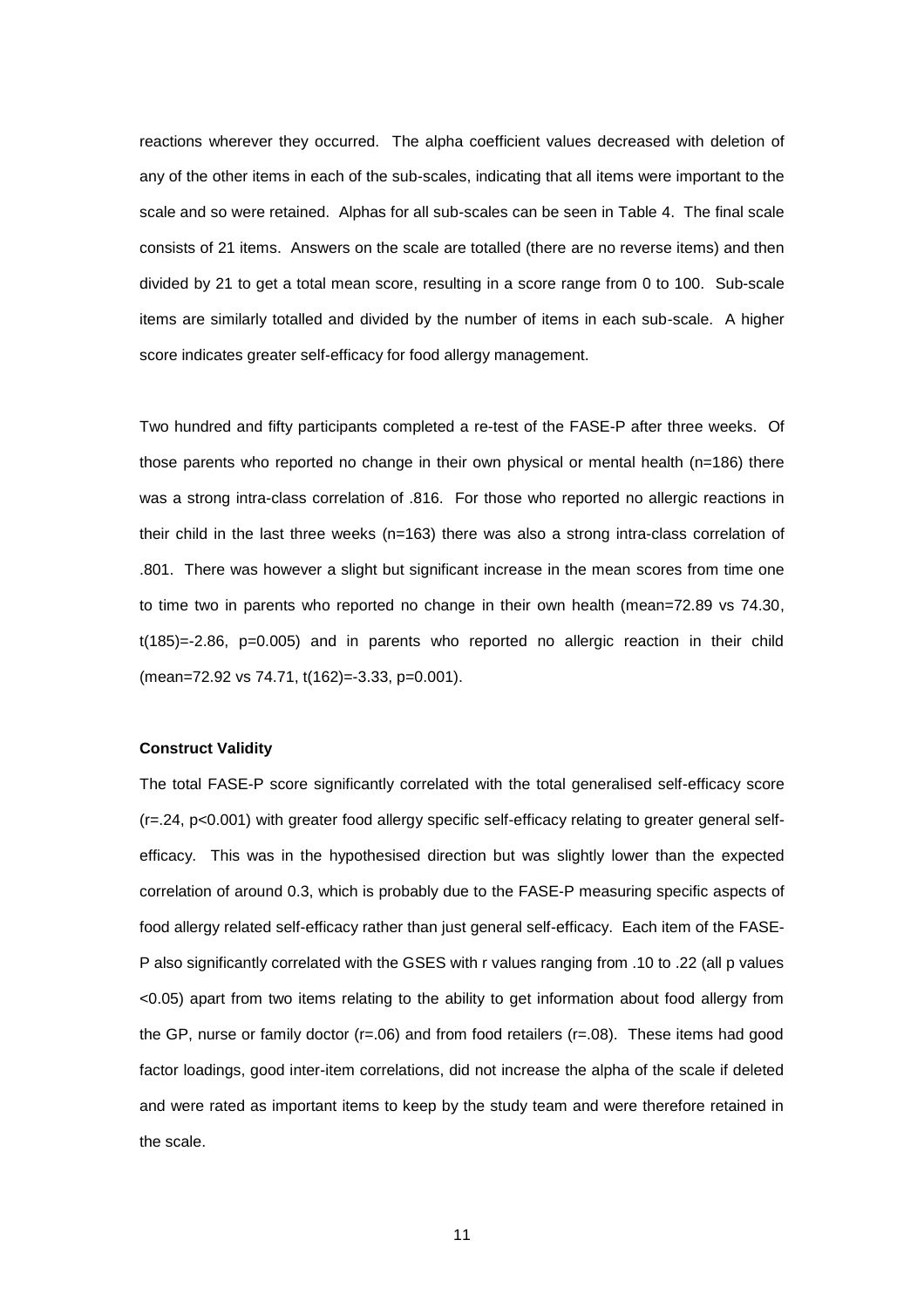In line with expectations, the total FASE-P score had a strong significant correlation with the FAQL-PB (r=-.56, p<0.001), demonstrating that greater confidence in managing their child's food allergy was related to less parental burden. The FASE-P also correlated with the GHQ12 (r=-.31, p<0.001) showing that greater confidence was related to better mental health (lower scores on the GHQ12).

There were negative correlations between the FASE-P and the FAIM total score (r=-.22, p<0.001) demonstrating that parents who rated their child's risk of a negative outcome such as an allergic reaction or death as less severe had greater confidence in managing food allergy in their child.

## **Discriminative validity of the PFA-QL**

FASE-P scores were significantly correlated with the age of the parent ( $r = .22$ ,  $p < 0.001$ ) and the child (r=0.26, p<0.001) indicating that older parents and parents of older children reported greater confidence in managing their child's food allergy. FASE-P scores were negatively correlated with the number of food allergies the child had ( $r=-15$ ,  $p<0.05$ ) showing that the more allergies the child had the less confidence the parent had. FASE-P scores were not correlated to the number of times their child had reacted or to the number of children they had living at home with food allergy. There was no difference in parental self-efficacy scores between mothers and fathers, however parents of boys with food allergy had higher selfefficacy scores (mean=76.91, SD=11.07) than parent of girls with food allergy (mean=74.53, SD=11.83), (t(413)=2.04,p<0.05).

There was no significant difference in self-efficacy scores between parents who had children who had suffered from anaphylaxis and those who had not, or those whose child had been admitted to hospital because of food allergy and those who had not. Numbers of children carrying an adrenaline auto-injector was high (n=395) compared to those not (n=19); selfefficacy scores for parents were marginally greater for those with an AAI (mean=76.37,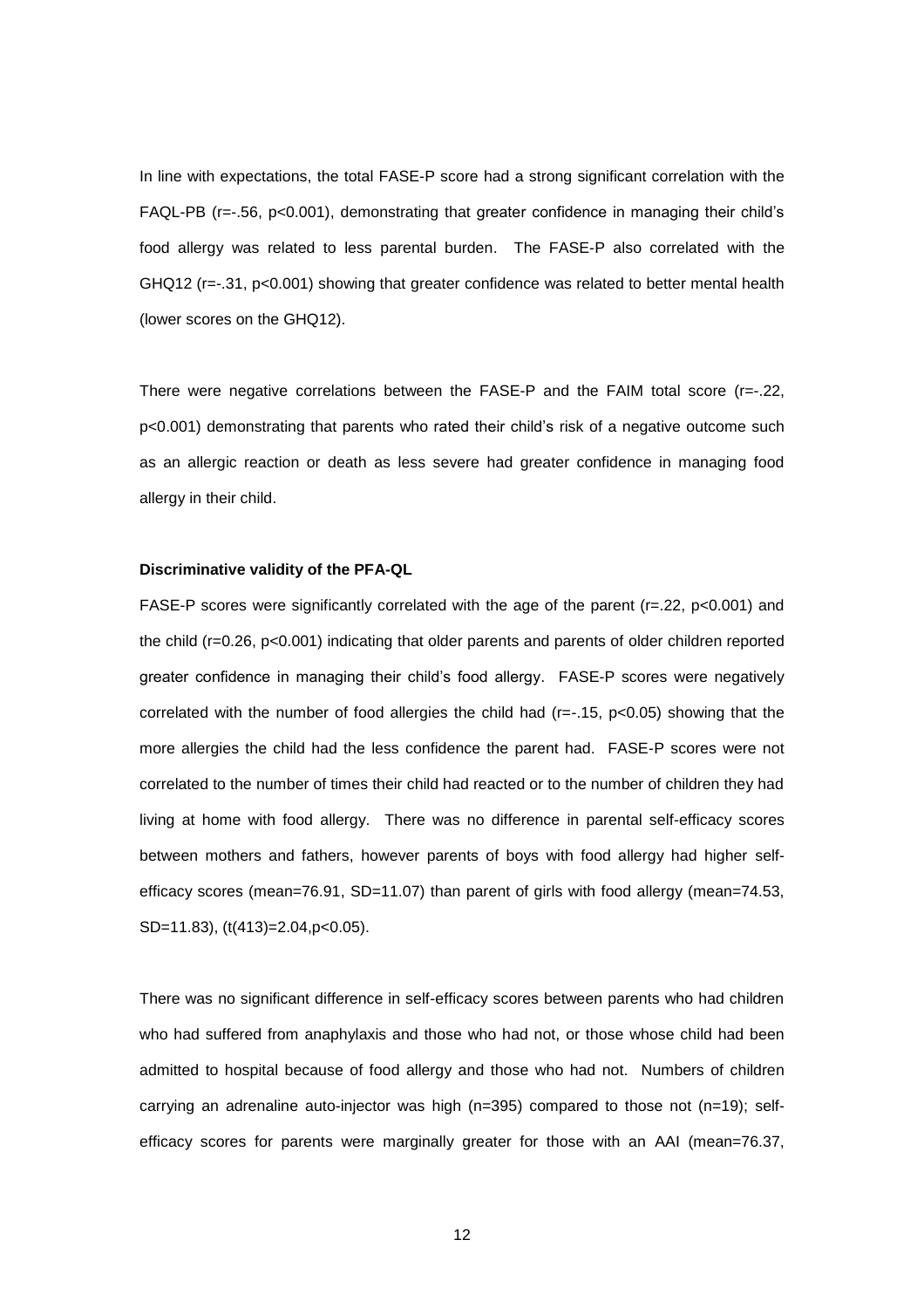SD=11.12) compared to those without (mean=71.93, SD=12.95) but this was not significant  $(t(412)=1.67, p=0.09)$ .

There were no differences in self-efficacy scores for parents of children who had asthma, eczema and hay-fever or those who had allergies to peanuts or other nuts compared to those who did not. Parents of children who had allergy to cow's milk had lower self-efficacy scores  $(n=114, \text{ mean} = 73.38, \text{ SD} = 12.16)$  than those who did not  $(n=304, \text{ mean} = 77.08, \text{ SD} = 10.91)$ , (t(416)=-2.99, p=0.003). Similarly parents of children who had allergy to egg had lower selfefficacy scores (n=155, mean=73.09, SD=12.40) than those who did not (n=263, mean=77.83,  $SD=10.35$ ), (t(416)=-.4.20, p<0.001). As there was a significant relationship between parental self-efficacy and age of child, age might be a reason for the differences seen in children with milk and egg allergy. To assess this Analyses of Covariance (ANCOVAs) were run. After controlling for age of child there was still a significant difference between parents of children with egg allergy or not (F=18.46, p<0.001) and also a significant difference between parents of children with milk allergy or not (F=15.54, p<0.001).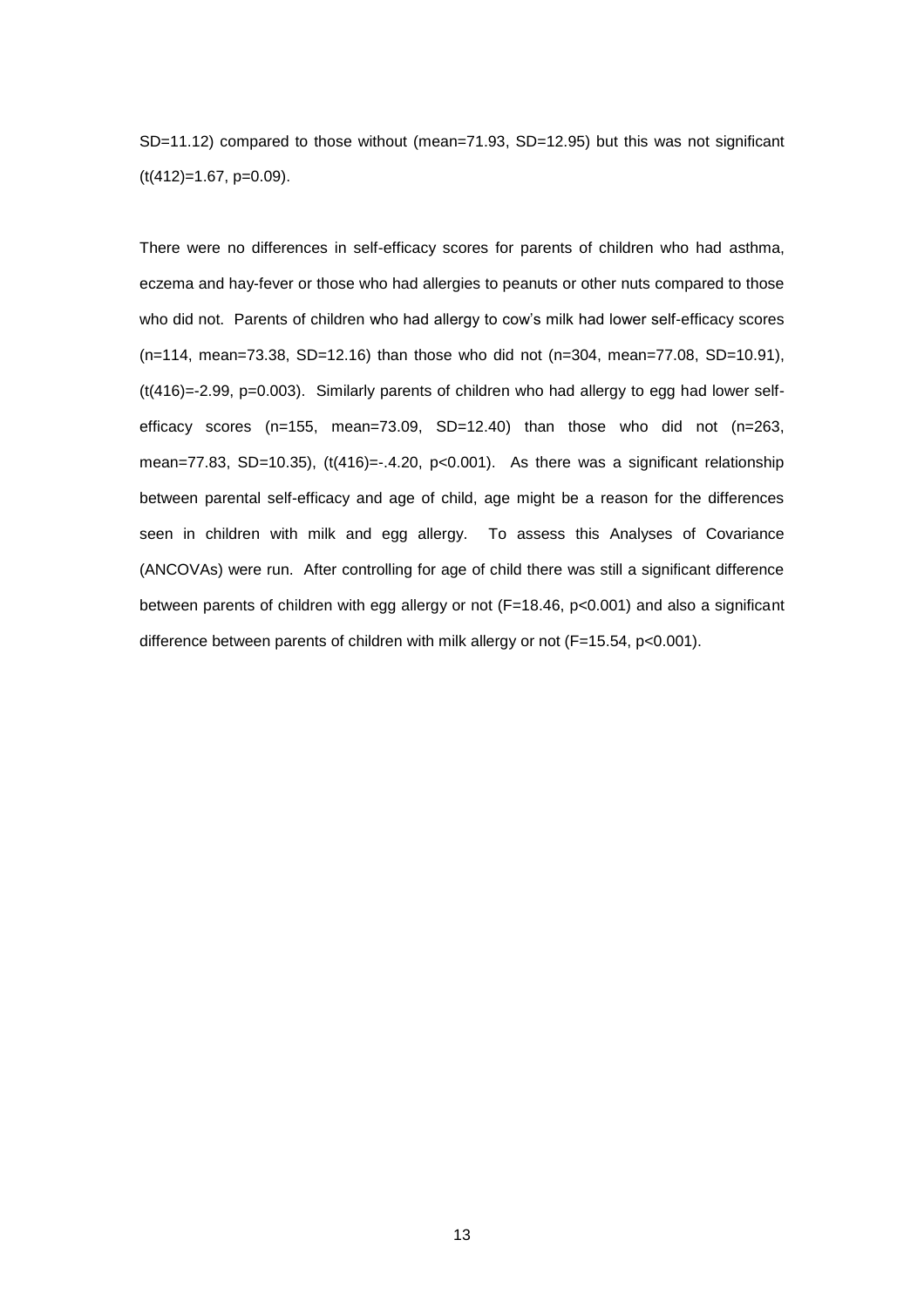#### **DISCUSSION**

The FASE-P is the first self-efficacy scale to measure confidence in parental management of their child's food allergy. It has excellent internal reliability overall, satisfactory to excellent internal reliability for the sub-scales and excellent reliability over time in parents from a general population. Scores did increase slightly from time one to time two and it may be that completing the scale itself acted as an intervention, prompting parents to think more about how they manage their child's food allergy over the following two weeks and feel more confident in doing so. The scale also had good construct validity as demonstrated by convergent validity correlations with the GSES, FAQL-PB, GHQ-12 and FAIM. Correlations were significant but slightly lower than expected with the GSES, probably reflecting the generic nature of the GSES, which does not identify the specific issues important for management of food allergy. Previous studies have also found only moderate correlations between general and parental self-efficacy, showing that generalised self-efficacy is not sensitive enough to measure behaviour specific self-efficacy [31].

Correlations between the FASE-P and the FAQL-PB were strong demonstrating that greater food allergy specific self-efficacy seems to be an important determinant for better quality of life, although causation cannot be ascertained from this study. There was also a significant relationship between greater self-efficacy and better mental health as measured by the GHQ-12, although correlations were not as strong, probably due to mental health issues as measured by the GHQ-12 being non-specific rather than attributed to food allergy. Although correlations with the FAIM were significant they were low, which may be because parents from this general population sample view the chance of a severe reaction or death in their child differently to their ability to manage their child's condition on a daily basis. Parents have reported extreme worry and concern regarding the risk of anaphylaxis and their ability to deal with that  $[9, 10, 32]$  but parents in this sample may have felt more confident in their ability to manage other aspects of their child's food allergy.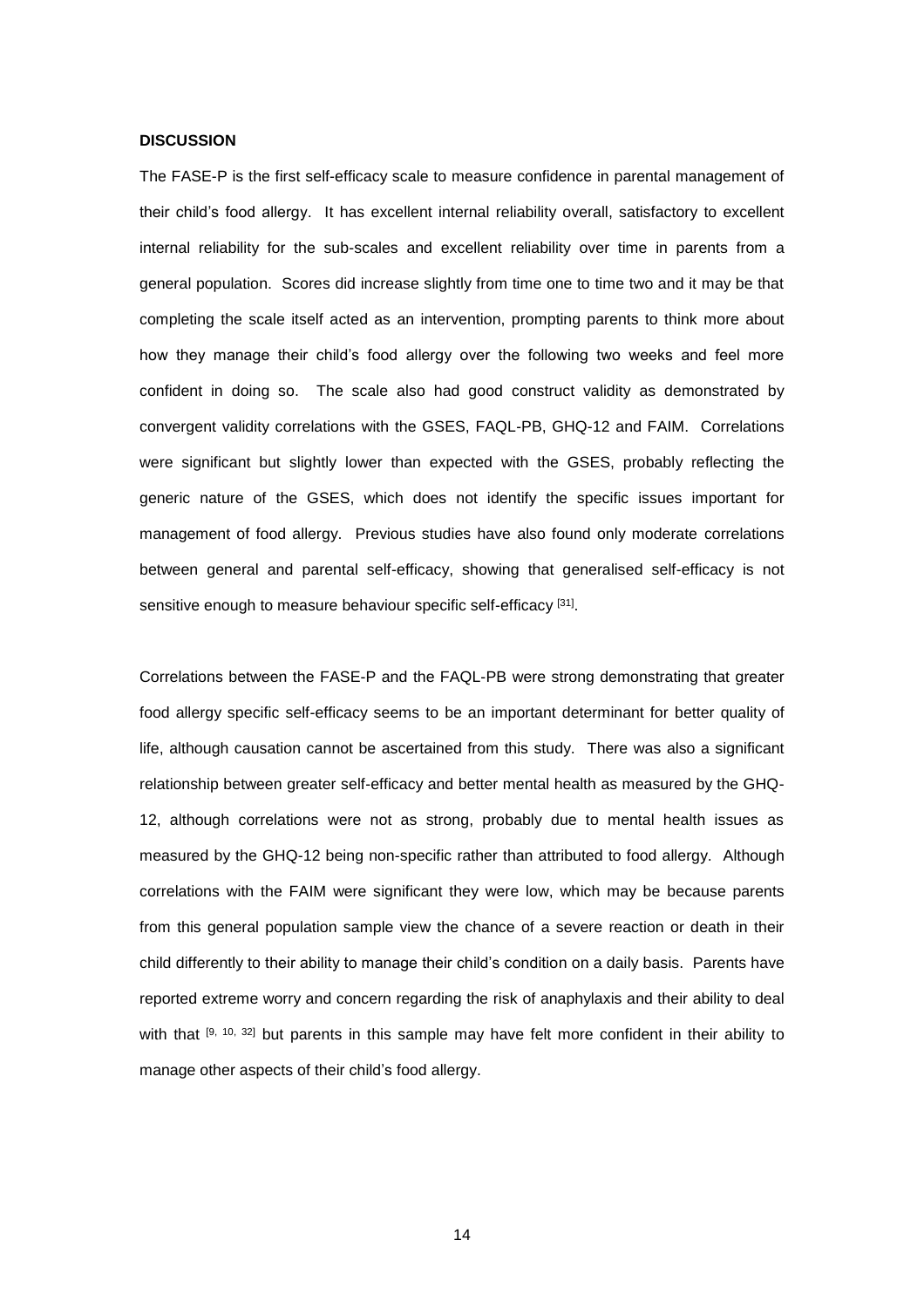An important and novel finding from this study was that discriminative validity of the FASE-P showed that parents had less self-efficacy when their children had milk or egg allergy. There was no difference in parents of children with peanut or nut allergy or not. This interesting finding indicates that parents may struggle to manage a food allergy where allergens are a main ingredient in a wide range of foods (such as milk and egg) rather than foods were traces of the allergen may be contained in foods (such as peanut and nut). This finding was still significant after controlling for the age of the child, demonstrating that age was not affecting the results. Much emphasis in the recent past has been placed on the significant impact of peanut and nut allergy on families rather than to other foods [e.g. 5,29]. The finding from this study highlights the importance of measuring parental confidence in managing food allergy in addition to impact on quality of life, as results may help ensure the right advice and support is offered to families who need it.

Another important finding from this study was the lack of difference in FASE-P scores on measures of the severity of food allergy such as experience of anaphylaxis and hospitalisation due to food allergy. Lack of confidence in managing food allergy is therefore just as likely in parents of children who have not had a severe reaction, which is an important consideration for health care professionals giving advice and training in food allergy management. Experience of anaphylaxis has been reported to relate to outcomes such as quality of life in some <sup>[27]</sup> but not all <sup>[33]</sup> populations. Knibb et al. <sup>[33]</sup> suggest there may be a mediating effect such as age of child or time since anaphylactic reaction that needs to be investigated in future studies. Indeed age of child did correlate with the FASE-P scores as did age of the parent showing that as parent and child got older, confidence in managing the food allergy increased. It may be that parent's life experience or food allergy management experience contributes to this finding. The scale also did not discriminate between those with an adrenaline auto-injector or not, although this might have been because almost all participants in the sample had been prescribed one of these.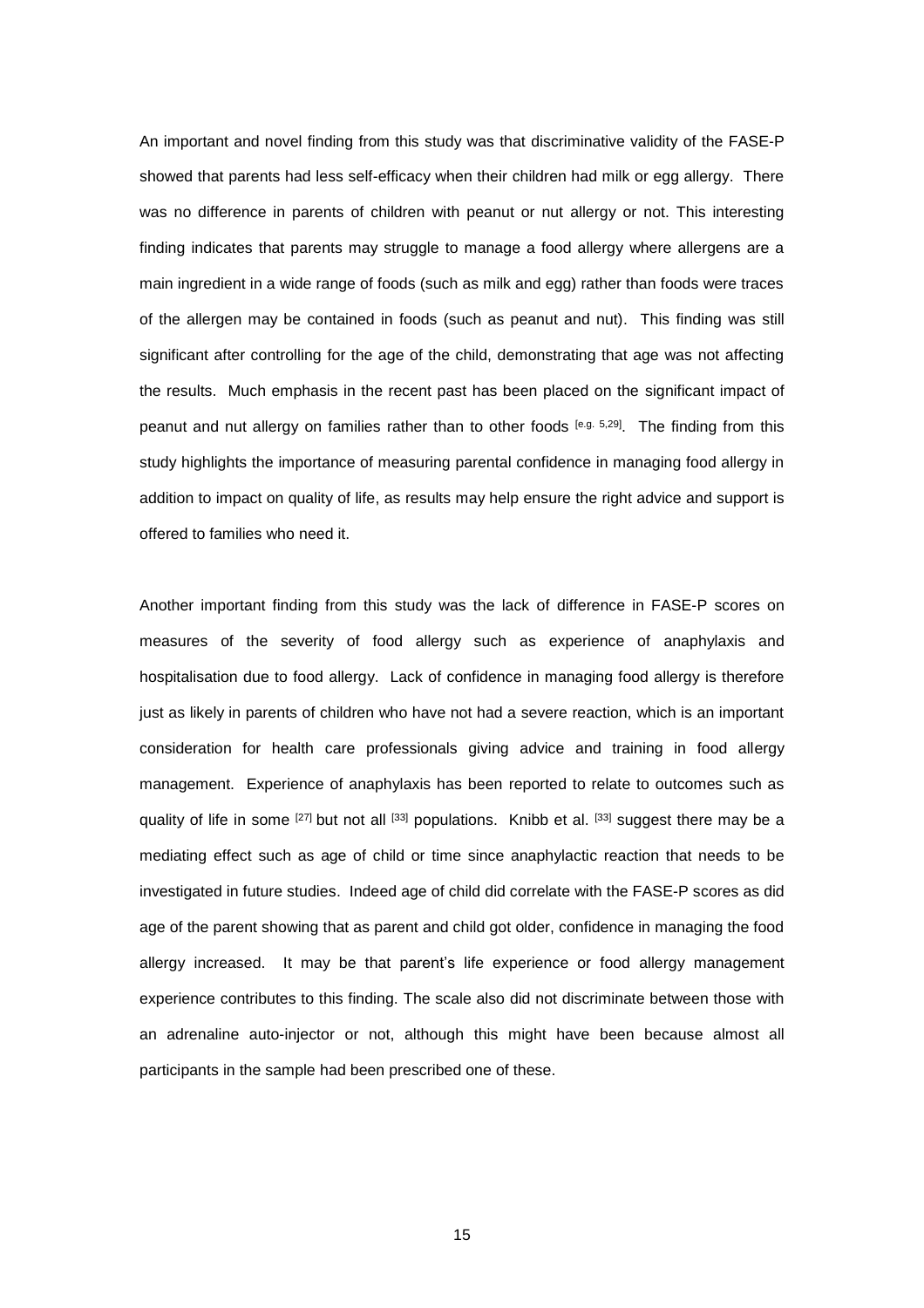A strength of this study is the large sample of parents that the scale has been validated on and in particular the large sample conducting the re-test. As with all research of this nature, the sample was self-selected and motivated to take part and may therefore be different in some way to parents of food allergic children who did not take part. Nevertheless, recruiting a large sample from a general population rather than an allergy clinic enabled us to gather data encompassing a wide range of food allergy characteristics, including parents with children who had been diagnosed for a number of years as well as those with more recent diagnoses. Although we only included parents whose child had been diagnosed by a clinician at an allergy clinic, we necessarily had to rely on self-report of parents for the reliability and validity phase of the study. Given the number of children who had been prescribed AAIs in the sample it is unlikely that a large number will have misreported the diagnosis. In addition, the wide range of scores on the FASE-P indicates that the sample consisted of parents across the spectrum and so issues such as membership of a support group should not have unduly affected the results.

Nevertheless, further validation on a sample recruited from a clinical database would be useful to ensure self-report of a clinical diagnosis in the child has not affected results. Confirmatory factor analysis is also needed to confirm the sub-scales found in the exploratory factor analysis reported here. It is also unknown whether greater self-efficacy relates to accurate knowledge and skills in food allergy management. There is evidence to suggest that better self-efficacy does correlate with better parental management of conditions such as diabetes in relation to outcomes such as glycaemic control [34], but this needs to be investigated specifically for food allergy. Development of a short version of the scale may also be useful for use in clinical settings to identify broad areas where families are struggling to manage.

To conclude, the FASE-P is a reliable and valid tool to use with a general population of parents of children with food allergy. The relationship of parental confidence in managing food allergy to the severity of food allergy and to the foods involved has been found to be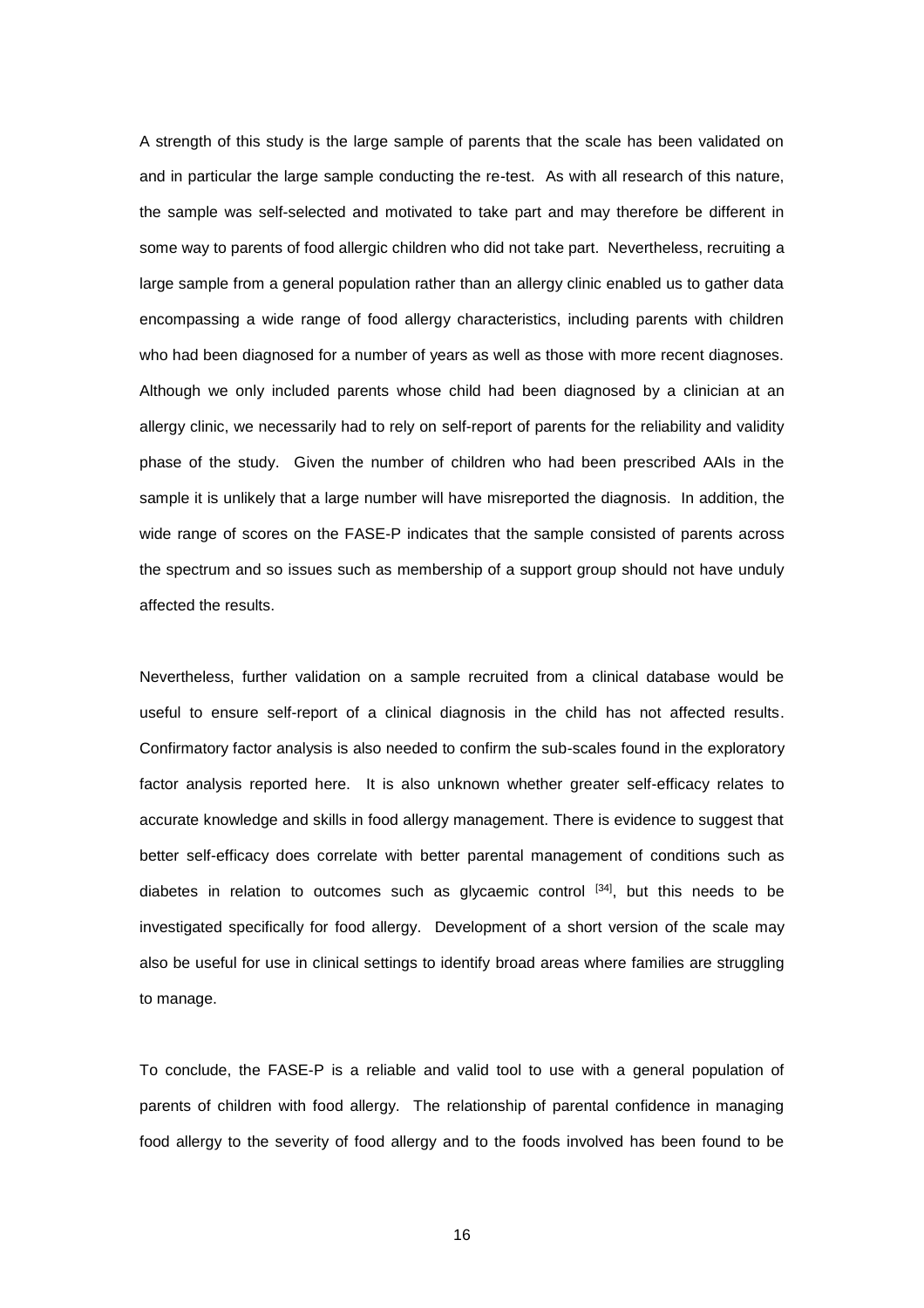different to previous research focusing on quality of life. It is therefore important for selfefficacy to be measured in order to direct appropriate health care advice.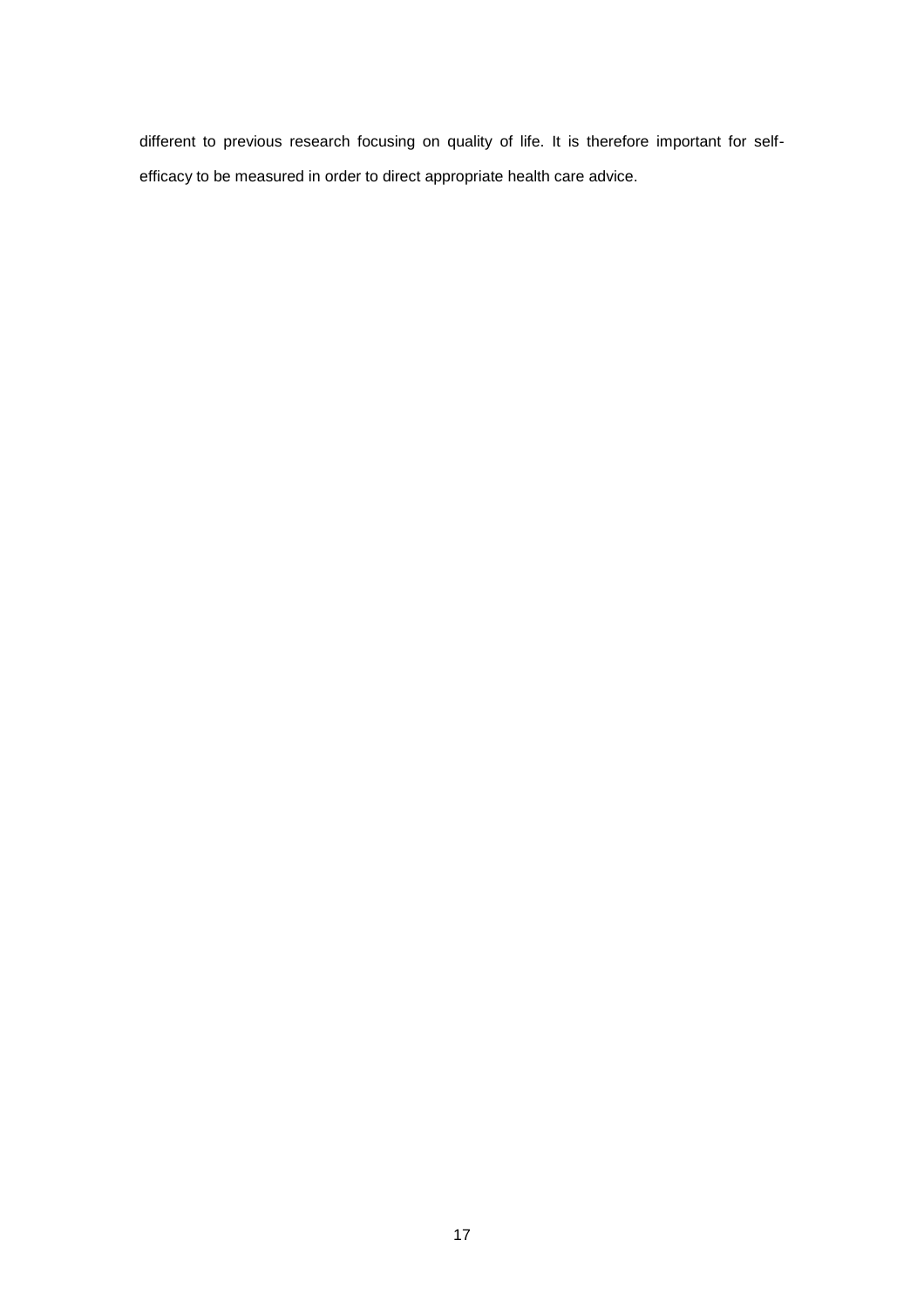# **Acknowledgements**

The authors would like to thank the Anaphylaxis Campaign for their support in advertising this study and the parents who took part. This study was funded by pump priming money from the Health and Lifespan Research Group at Aston University.

## **Conflicts of interest**

There are no conflicts of interest.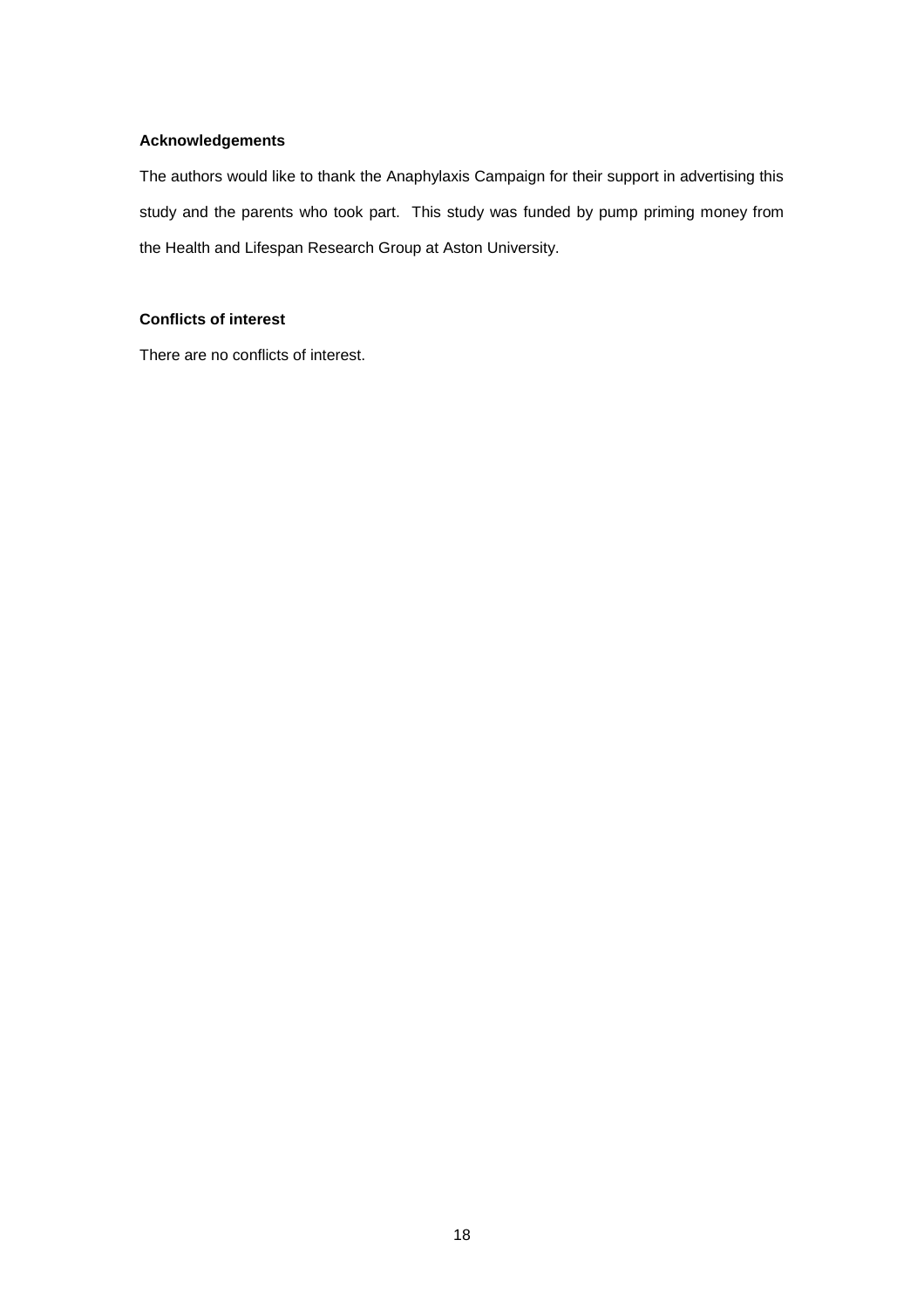#### **REFERENCES**

(1) Sicherer SH. Epidemiology of food allergy. J Allergy Clin Immunol 2011; **127**:594-602.

(2) Waserman S, Watson W. Food allergy. Allergy, Asthma Clin Immunol 2011; **7**(Suppl 1): S7.

(3) Gupta R, Sheikh A, Strachan DP, Anderson HR. Time Trends in Allergic Disorders in the UK. Thorax 2007; **62**:91-96.

(4) Provisional monthly hospital episode statistics for admitted patient care, outpatients and accident and emergency data – April 2013 to February 2014. Health and Social Care Information Centre 2014. Available from http://www.hscic.gov.uk *Accessed on 1st September, 2015.*

(5) King RM, Knibb RC, Hourihane JO. Impact of peanut allergy on quality of life, stress and anxiety in the family. Allergy 2009; **64**:461-8.

(6) Bollinger ME, Dahlquist LM, Mudd K, Sonntag C, Dillinger L, McKenna K. The impact of food allergy on the daily activities of children and their families. Ann Allergy Asthma Immunol 2006; **96**:415-21.

(7) Knibb RC, Semper H. Impact of suspected food allergy on emotional distress and family life of parents prior to allergy diagnosis. Pediatr Allergy Immunol 2013; **24**:798-803

(8) Cummings AJ, Knibb RC, King RM, Lucas JS. The psychosocial impact of food allergy and food hypersensitivity in children, adolescents and their families: a review. Allergy 2010; **65**:933-945.

(9) Mandell D, Curtis R, Gold M, Hardie S. Anaphylaxis: how do you live with it? Health Soc Work 2005; **30**:325-35.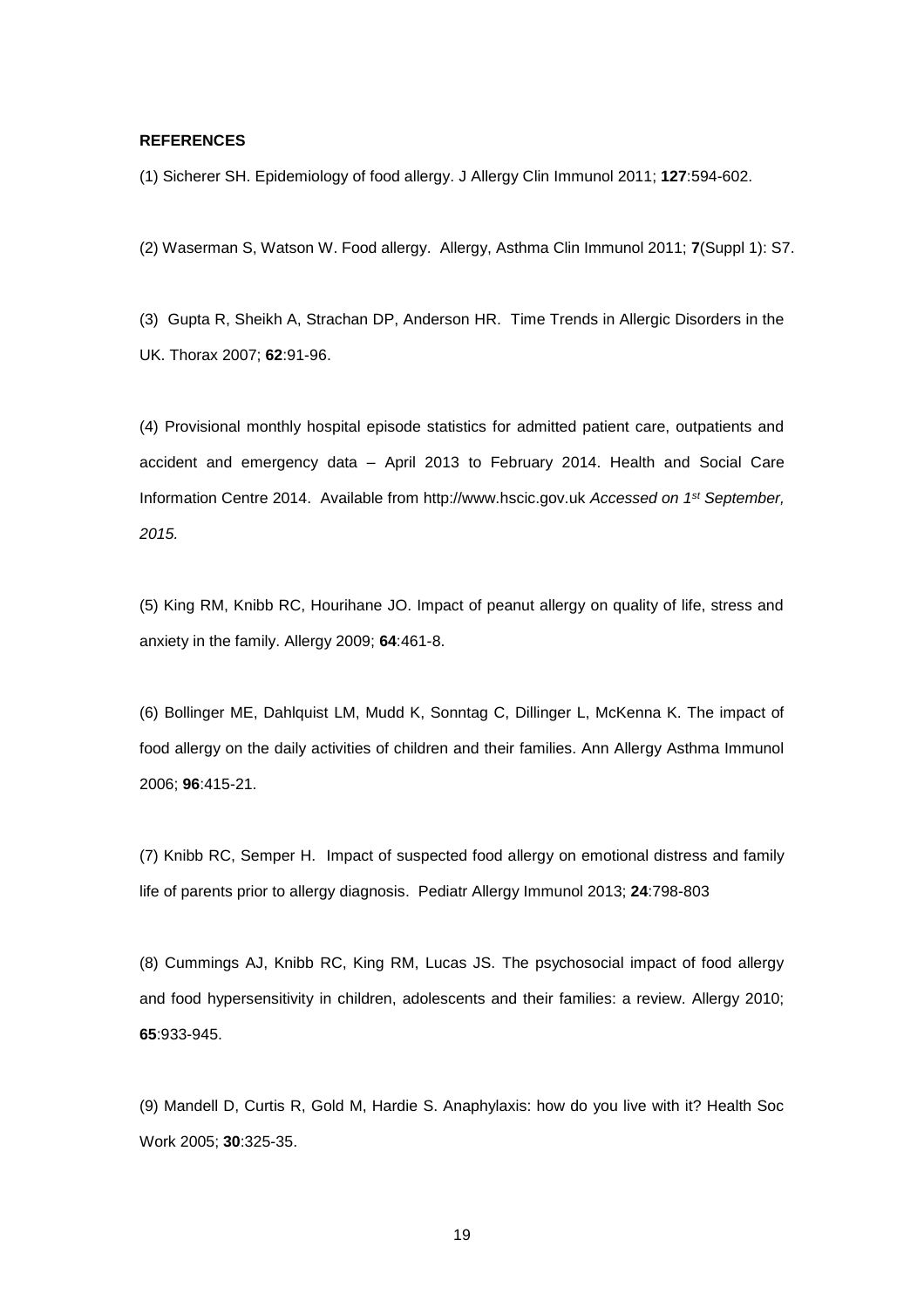(10) Akeson N, Worth A, Sheikh A. The psychosocial impact of anaphylaxis on young people and their parents. Clin Exp Allergy 2007; **37**:1213-20.

(11) Bandura A. Self-Efficacy in Changing Societies. Cambridge: Cambridge University Press, 1995.

(12) Martin MA, Catrambone CD, Kee RA, Evans AT, Sharp LK. Improving asthma selfefficacy: Developing and testing a pilot community based asthma intervention for African American adults. J Allergy Clin Immunol 2009; **123**:153-9.

(13) Lavoie KL, Bouchard A, Joseph M, Campbell TS, Favreau H, Bacon S. Association of asthma self-efficacy to asthma control and quality of life. Annals Behav Med 2008; **36**:100- 106.

(14) Kaul T. Helping African-American Children self-manage asthma: The importance of self efficacy. J School Health 2011; **81**:29-33.

(15) Lorig KR. Ritter P. Stewart AL. Sobel DS. Brown BW Jr. Bandura A. Gonzalez VM. Laurent DD. Holman HR. Chronic disease self-management program: 2-year health status and health care utilization outcomes. Medical Care 2001; **39**:1217-23.

(16) Schwarzer R, Jerusalem M. Generalised Self-Efficacy Scale. In: Weinman J, Wright S, Johnston M eds. Measures in health psychology: A users portfolio. Causal and control beliefs. Windsor UK: NFER-NELSON, 1995: 35-37.

(17) DeVellis RF. Scale development: Theory and Applications. (3rd ed). London: Sage. 2012.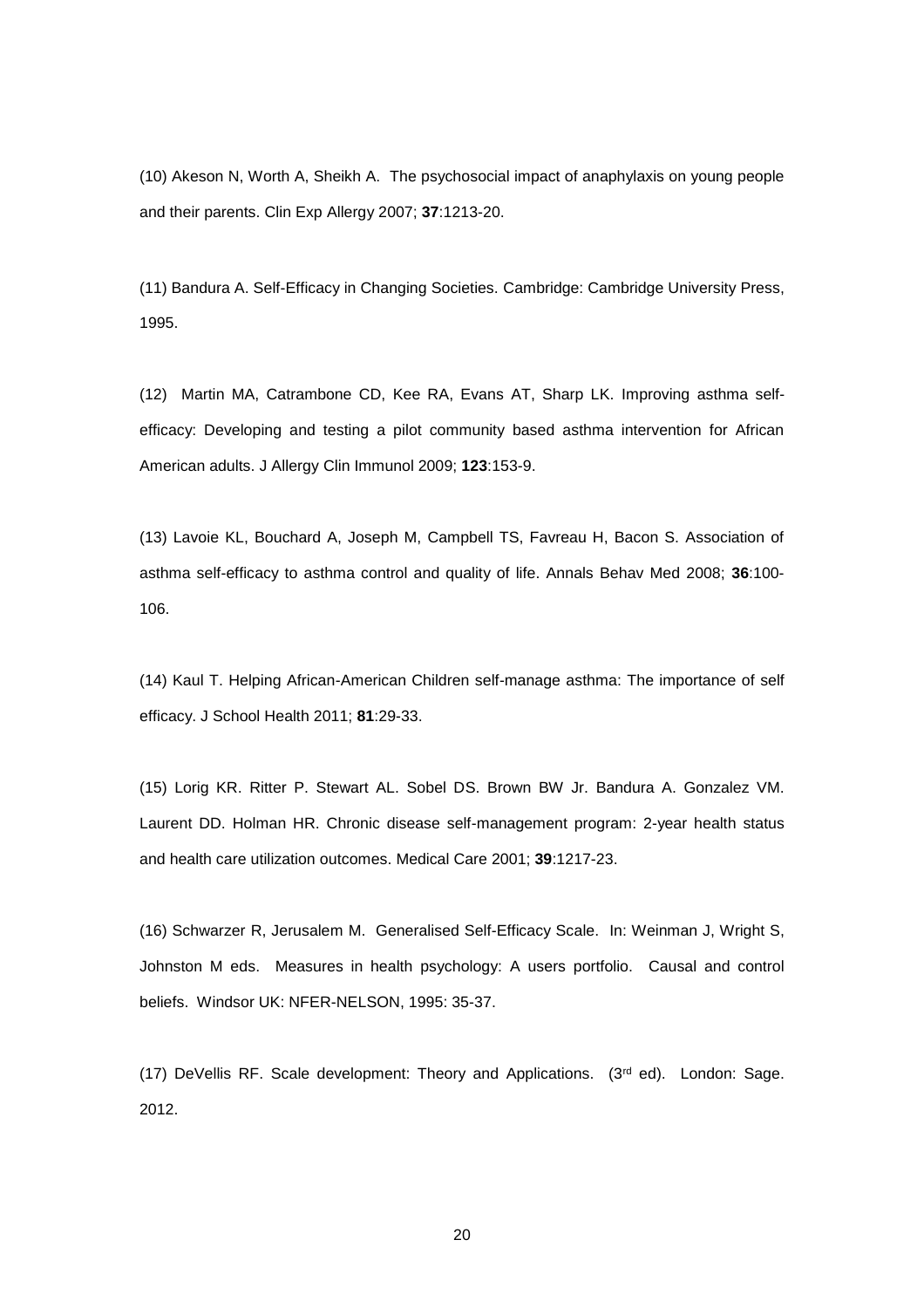(18) Pesudov K, Burr JM, Harley C, Elliott CB. The development, assessment and selection of questionnaires. Optometry Vision Sci 2007; **84**:603-674.

(19) U.S. Department of Health and Human Services Food and Drug Administration Centre for Drug Evaluation and Research. Guidance for industry: patient-reported outcome measures: use in medical product development to support labelling claims. 2009. http://www.fda.gov/downloads/Drugs/GuidanceComplianceRegulatoryInformation/Guidances/ UCM193282.pdf *Accessed on 22nd April 2015*

(20) Hsieh H-F, Shannon SE. Three approaches to qualitative content analysis. Qual Health Res 2005; **15**:1277-88.

(21) Bandura, A. Guide for constructing self-efficacy scales. In: Pajares F, Urdan T, eds. Selfefficacy beliefs of adolescents. Greenwich: Information Age Publishing, 2006;307-337.

(22) Luszczynska A, Scholz U, Schwarzer R. The General Self-Efficacy Scale: Multicultural validation studies. J of Psychol 2005; **139**:439-57.

(23) Cohen BL, Noone S, Munoz-Furlong A, Sicherer SH. Development of a questionnaire to measure quality of life in families with a child with food allergy. J Allergy Clin Immunol 2004; **114**:1159-63.

(24) Knibb RC, Stalker C. Validation of the Food Allergy Quality of Life - Parental Burden Questionnaire in the U.K. Qual Life Res, 2013; **22**:1841-9.

(25) DunnGalvin A, de BlokFlokstra BM, Burks AW, Dubois AE, Hourihane JO. Food allergy QoL questionnaire for children aged 0-12 years: content, construct, and cross-cultural validity. Clin Exp Allergy 2008; **38**:977-86.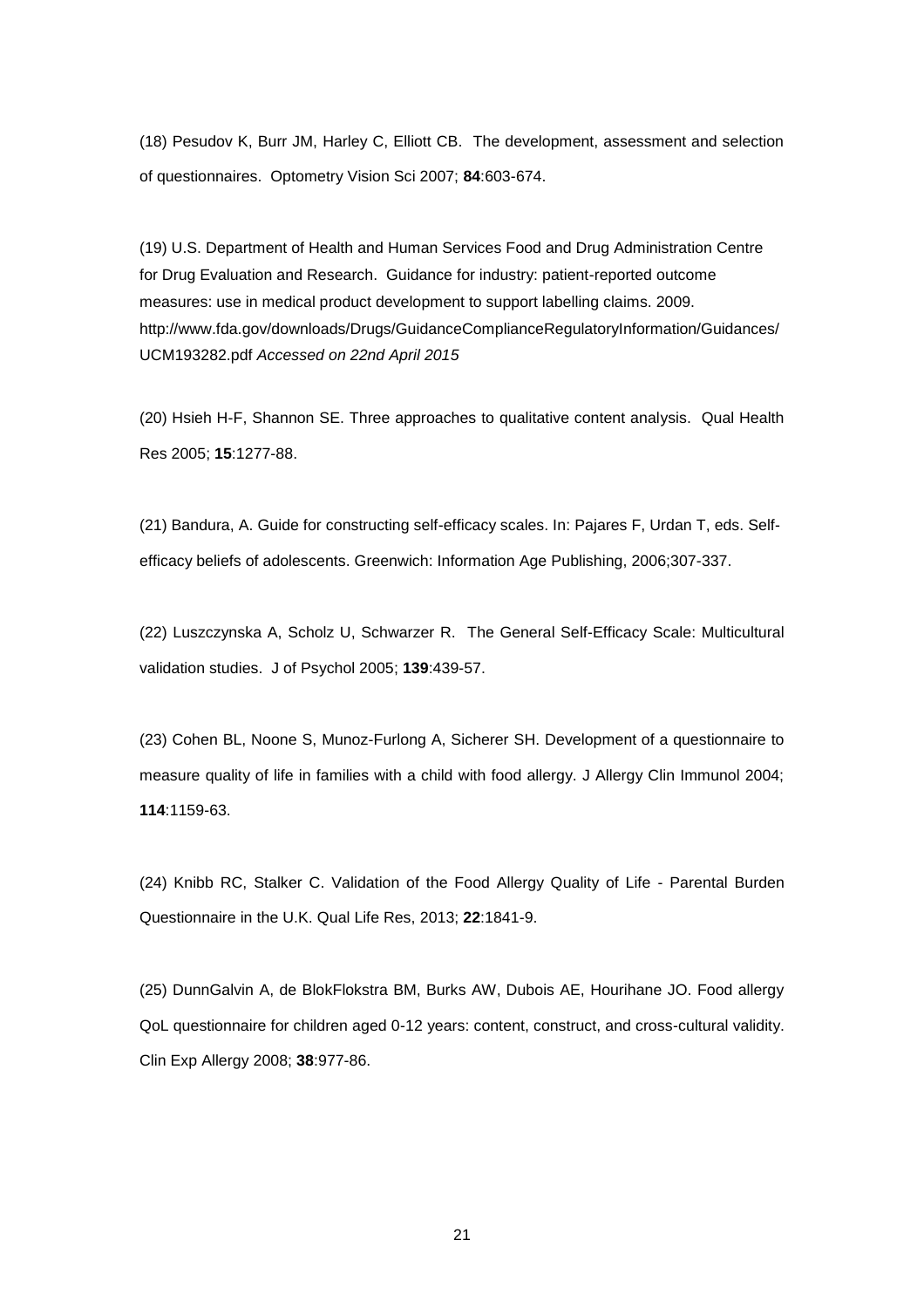(26) Flokstra-de Blok BM, DunnGalvin A, Vlieg-Boerstra BJ, Oude Elberink JN, Duiverman EJ, Hourihane JO, et al. Development and validation of a self-administered Food Allergy Quality of Life Questionnaire for children. Clin Exp Allergy 2009; **39**:127-37.

(27) Flokstra-de Blok BMJ, DunnGalvin A, Vlieg-Boerstra BJ, Oude Elberink JNG, Duiverman EJ, Hourihane JO'B, Dubois AEJ. Development and validation of a self-administered Food Allergy Quality of Life Questionnaire for adolescents. J Allergy Clin Immunol 2008; **122**:139- 144.

(28) Goldberg D, Williams P. A User's Guide to the General Health Questionnaire. Slough: NFER- Nelson, 1988.

(29) Cummings AJ, Knibb RC, Erlewyn-Lajeunesse M, King RM, Roberts G, Lucas JS. Management of nut allergy influences quality of life and anxiety in children and their mothers. Pediatr Allergy Immunol 2010; **21**:586-594.

(30) Field A. Discovering Statistics Using IBM SPSS Statistics. 3rd Edn. London: Sage, 2013.

(31) Coleman PK, Hildebrandt Karraker K. Parenting self-efficacy among mothers of schoolage children: Conceptualization, measurement and correlates. Family Relations 2000; **49**:13- 24.

(32) Springston EE, Smith B, Shulruff J, Pongracic J, Holl J, Gupta RS. Variations in quality of life among caregivers of food allergic children. Annals Allergy Asthma Immunol 2010; **105**:287-294.

(33) Knibb RC, Ibrahim NF, Petley R, Cummings A, King R, Roberts G, Erlewyn-Lajeunesse M, Lucas J. Validation of the Paediatric Food Allergy Quality of Life Questionnaire (PFA-QL). Pediatr Allergy Immunol 2013; **24**:288-92.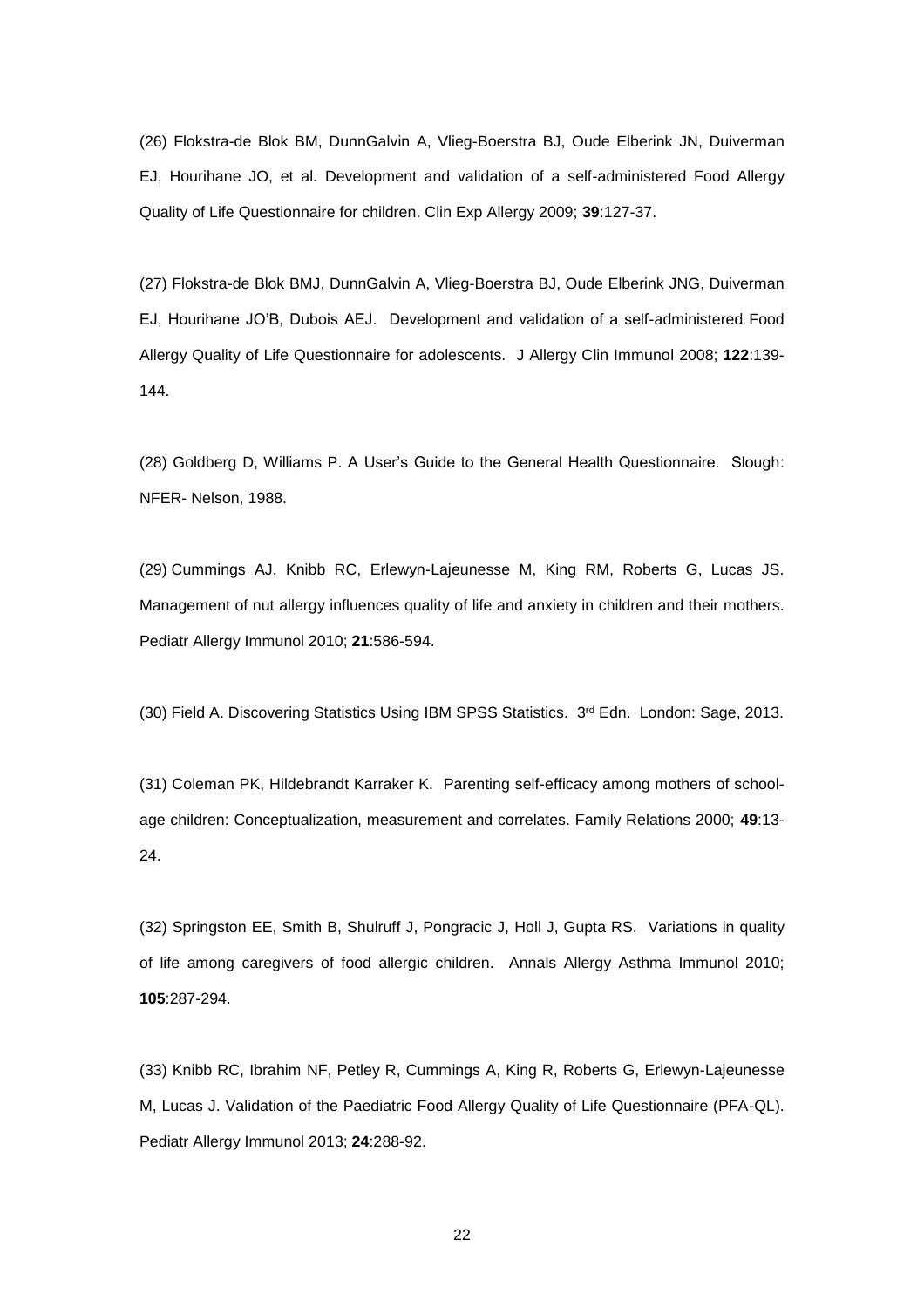(34) Marchante AN, Pulgaron, ER, Daigre A, Patino-Fernandez AM, Sanchez J, Sanders LM, Delamater AM. Measurement of parental self-efficacy for diabetes management in young children. Child Health Care 2014; **43**:110-119.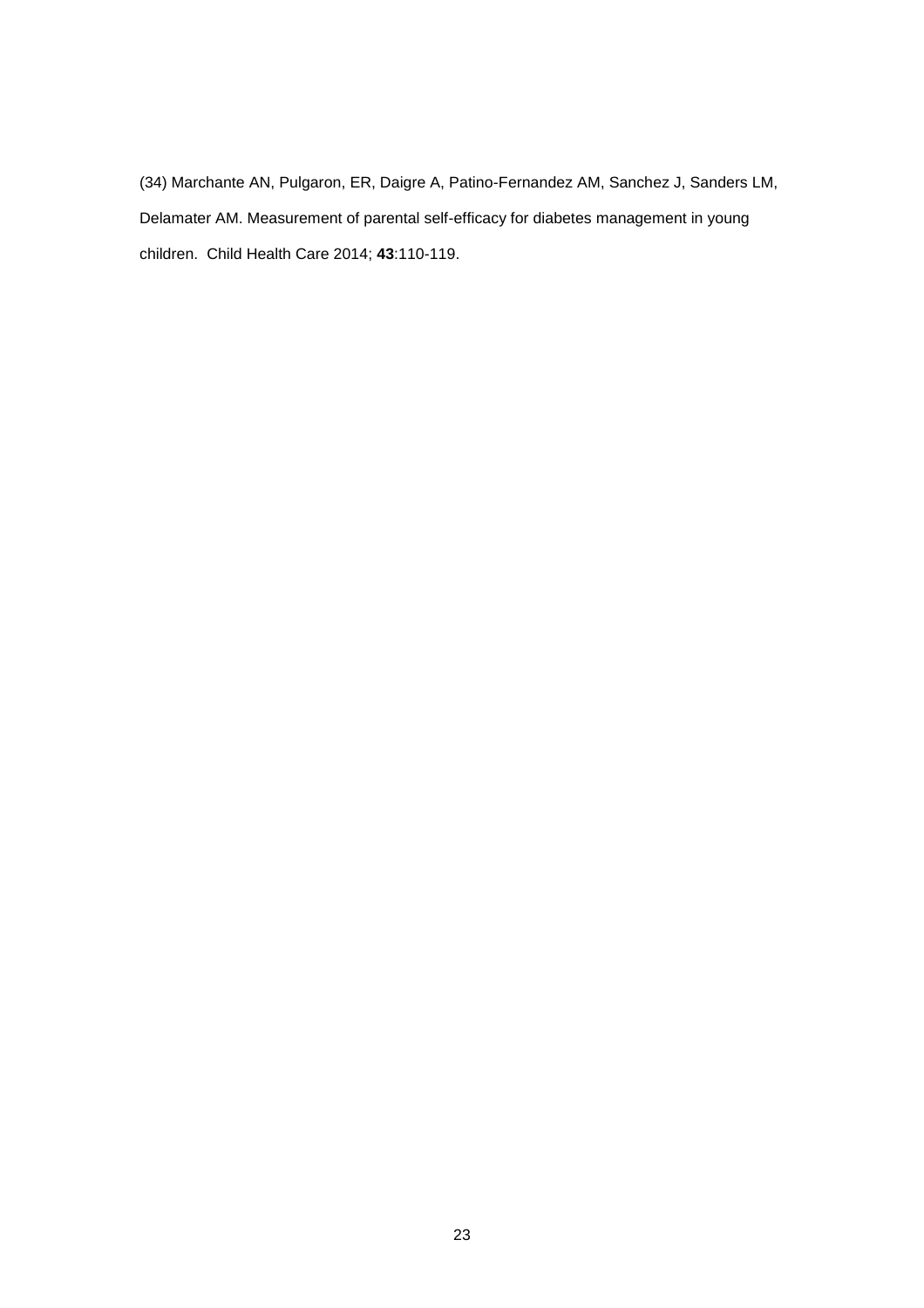|                                                  | Sample n=434   |
|--------------------------------------------------|----------------|
|                                                  | $n\frac{1}{6}$ |
| Parents age (mean, s.d.)                         | 42.21(6.41)    |
| Sex of Parent completing survey                  |                |
| Male                                             | 19 (4.4%)      |
| Female                                           | 411 (94.7%)    |
| <b>Marital status</b>                            |                |
| Married/living with partner                      | 393 (90.5)     |
| Divorced                                         | 16(3.7)        |
| Single                                           | 17(3.9)        |
| Widowed                                          | 1(0.2)         |
| <b>Employment status</b>                         |                |
| Working full-time                                | 123 (28.3)     |
| Working part-time                                | 204 (47.0)     |
| Full-time education                              | 3(0.7)         |
| Not working or in education                      | 102 (23.5)     |
| <b>Country of residence</b>                      |                |
| UK                                               | 410 (94.5)     |
| Other EU                                         | 12(2.8)        |
| Non-EU                                           | 8(1.8)         |
| Number of children within family (mean, s.d.)    | 2.03(1.12)     |
| Number of children in family with a food allergy |                |
| One                                              | 382 (88)       |
| Two                                              | 44 (10.1)      |
| <b>Three</b>                                     | 6(1.4)         |
|                                                  |                |

Table 1. Characteristics of respondents (n %) for the reliability and validity phase of the scale development

Where % don't add up to 100 there are missing values; where % total more than 100 parents were able to select more than one answer.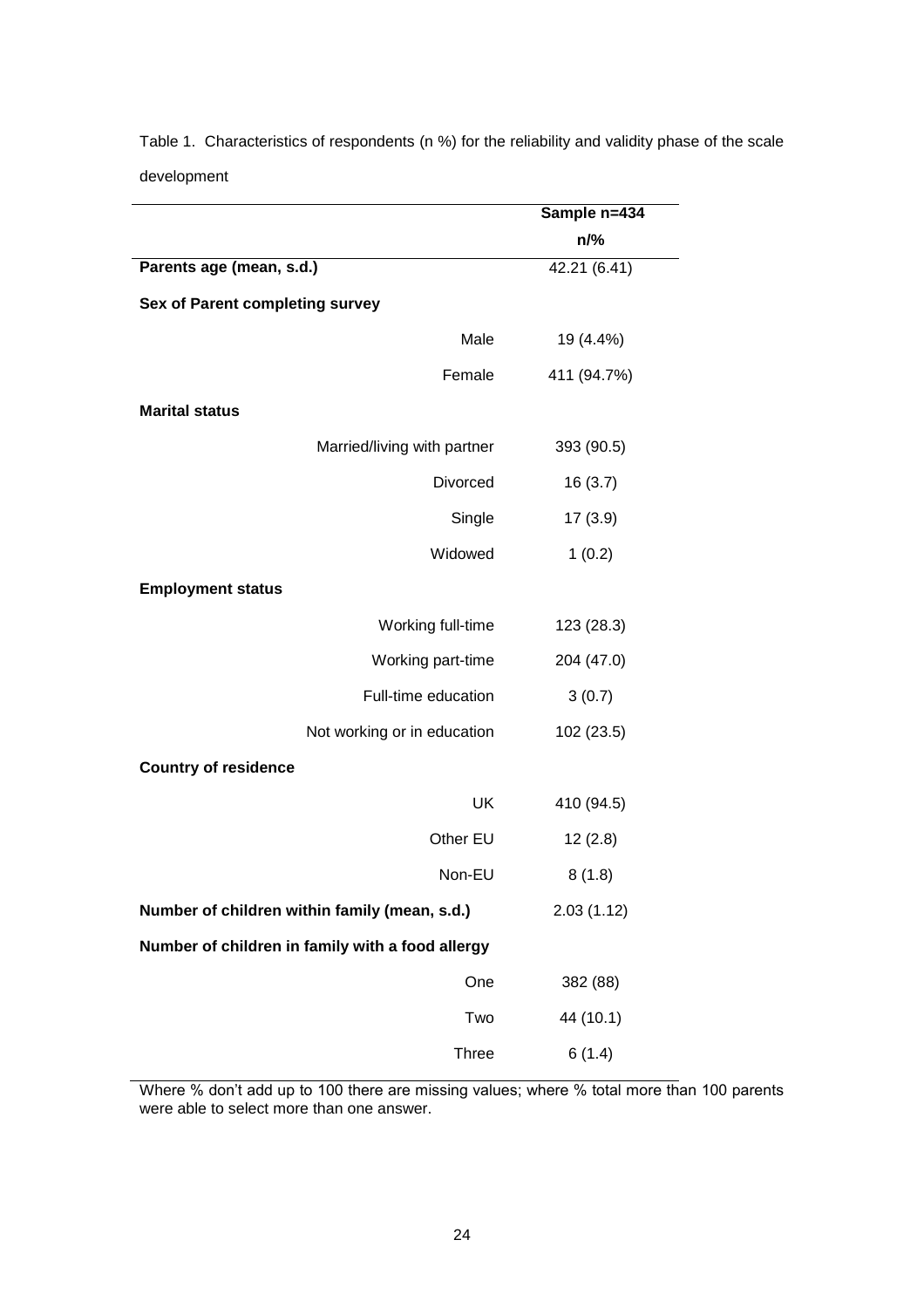|                                 | Sample n=434            |
|---------------------------------|-------------------------|
|                                 | $\frac{n/%}{9.47(4.7)}$ |
| Child age in years (mean, s.d.) |                         |
| Child age range (years)         | $1 - 18$                |
| Sex of child with food allergy  |                         |
| Male                            | 282 (65)                |
| Female                          | 148 (34.1)              |
| <b>Foods reported</b>           |                         |
| Peanut                          | 335 (77.2)              |
| Tree nut                        | 287 (66.1)              |
| Both peanut and tree nut        | 265 (54.1)              |
| <b>Cows Milk</b>                | 119 (27.4)              |
| Egg                             | 162 (37.3)              |
| Soya                            | 30(6.9)                 |
| Fruit                           | 54 (12.4)               |
| Fish                            | 32(7.4)                 |
| Sesame                          | 43 (9.9)                |
| Wheat                           | 16 (3.68)               |
| Shellfish                       | 34(7.8)                 |
| <b>Symptoms reported</b>        |                         |
| Vomiting                        | 228 (52.5)              |
| Abdominal Pain                  | 155 (35.7)              |
| Rash, hives, urticaria          | 324 (74.7)              |
| <b>Facial swelling</b>          | 280 (64.5)              |
| <b>Breathing difficulties</b>   | 214 (49.3)              |
| Throat tightening               | 177 (40.8)              |
|                                 |                         |

Table 2. Food allergy characteristics (n %) for the reliability and validity phase of the scale development.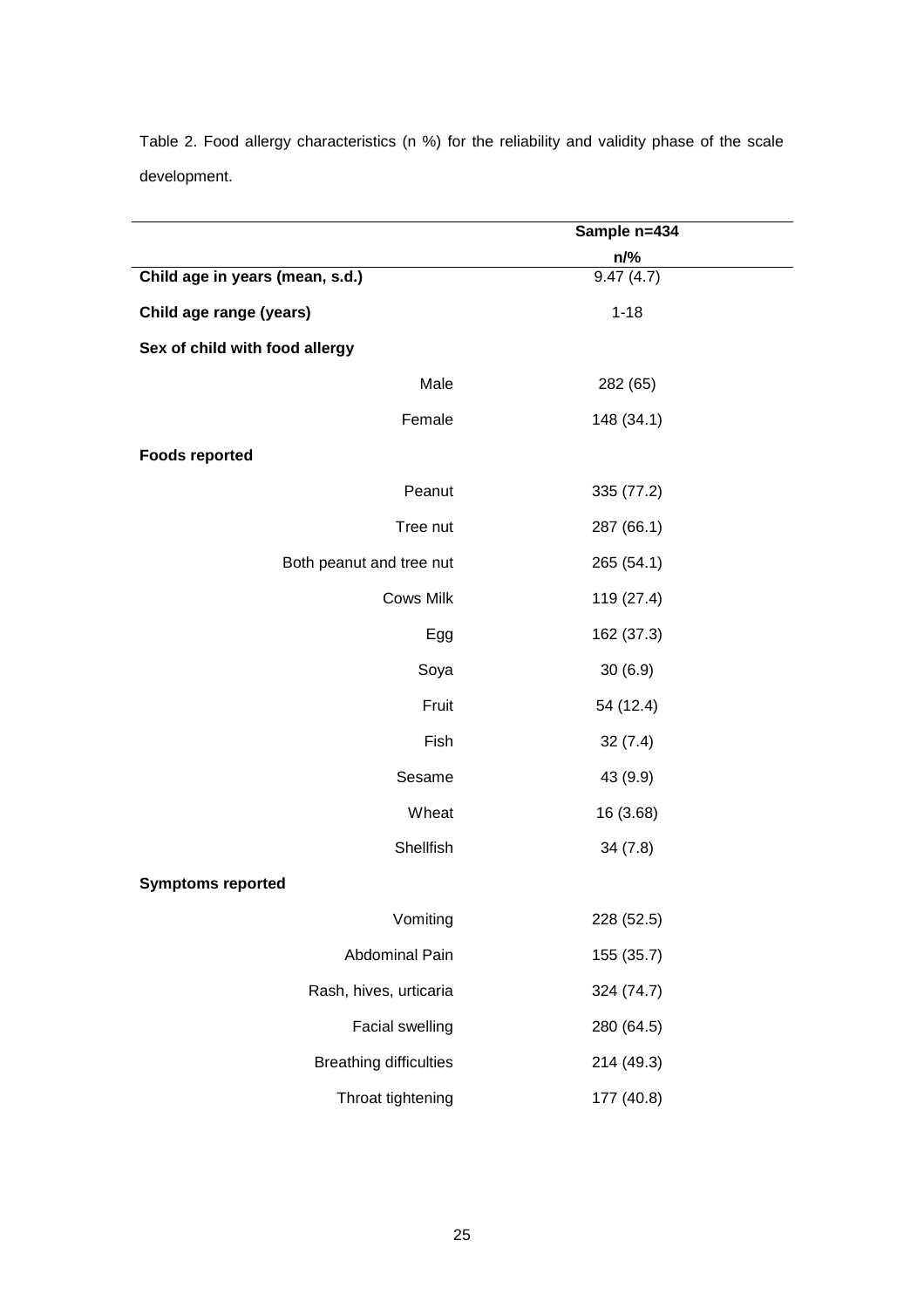# **Other allergies**

|                                             | Latex              | 14(3.2)    |
|---------------------------------------------|--------------------|------------|
|                                             | <b>Tree Pollen</b> | 111 (25.6) |
|                                             | Grass Pollen       | 121 (27.9) |
| Asthma                                      |                    | 310 (71.4) |
| Eczema                                      |                    | 366 (84.3) |
| <b>Hayfever</b>                             |                    | 240 (55.3) |
| <b>History of Anaphylaxis</b>               |                    | 226 (52.1) |
| <b>Carries Adrenaline Auto Injector</b>     |                    | 411 (94.7) |
| How allergy diagnosed                       |                    |            |
|                                             | Skin prick test    | 327 (75.3) |
|                                             | <b>Blood test</b>  | 265 (60.8) |
|                                             | Food challenge     | 66 (15.2)  |
| Hospitalisation due to an allergic reaction |                    | 282 (65)   |
|                                             |                    |            |

**to food**

Where % don't add up to 100 there are missing values; where % total more than 100 parents were able to select more than one answer.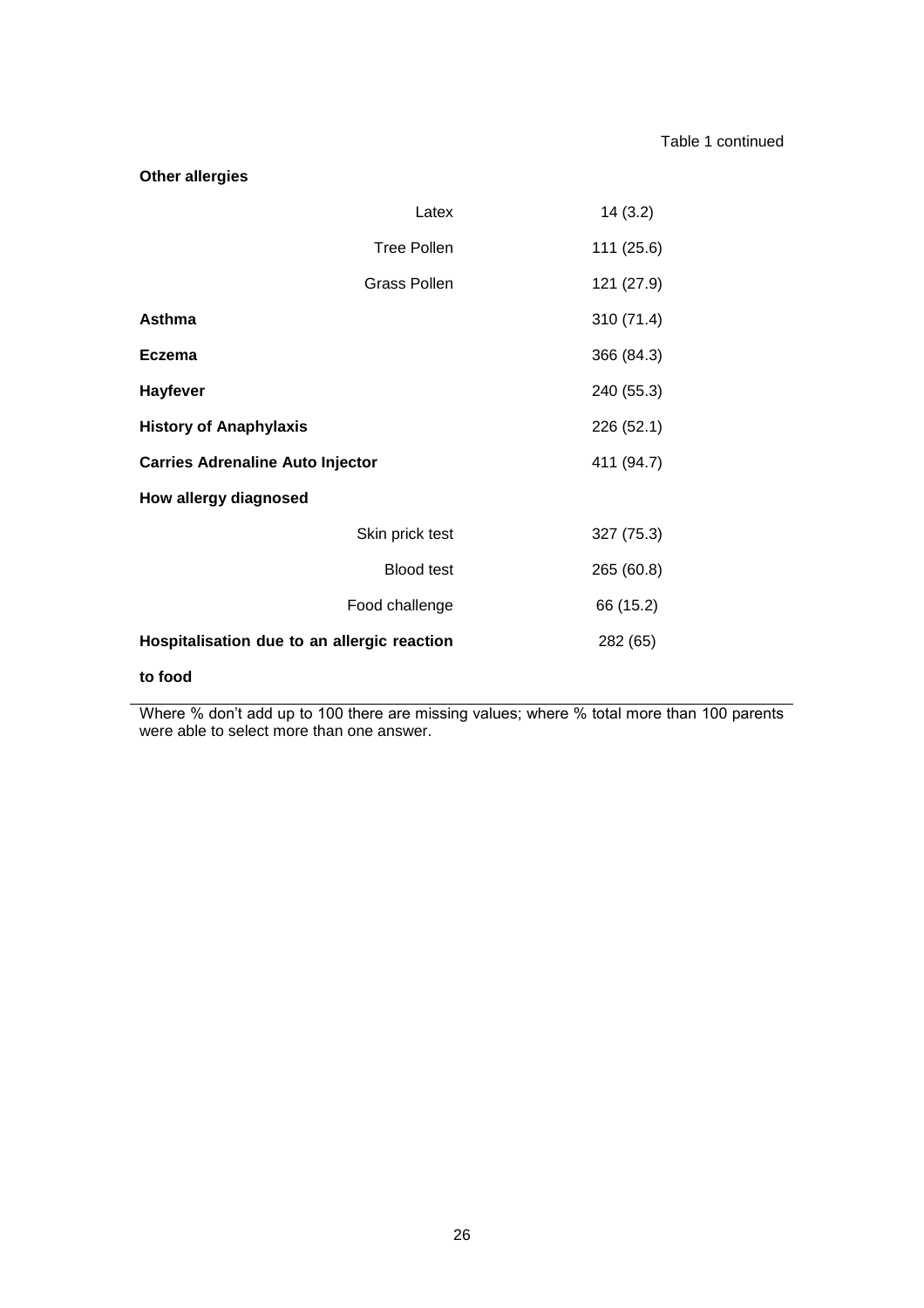Table 3. Factor analysis for the FASE-P scale and sub-scales

|                                                                     | <b>Factor Loadings</b> |       |       |      |      |
|---------------------------------------------------------------------|------------------------|-------|-------|------|------|
| <b>MANAGING SOCIAL ACTIVITIES</b>                                   | 1                      | 2     | 3     | 4    | 5    |
| Be on holiday/vacation abroad                                       | .849                   |       |       |      |      |
| Plan for a holiday/vacation abroad                                  | .838                   |       |       |      |      |
| Be on holiday/vacation in this country                              | .757                   |       |       |      |      |
| Plan for a holiday/vacation in this country                         | .744                   |       |       |      |      |
| Eat at a restaurant                                                 | .670                   |       |       |      |      |
| Prepare to go to a restaurant                                       | .621                   |       |       |      |      |
| <b>PRECAUTION &amp; PREVENTION</b>                                  |                        |       |       |      |      |
| Have a plan to make sure my child is safe at school or nursery      |                        | .703  |       |      |      |
| Have a plan to make sure my child is safe with a relatives,         |                        | .678  |       |      |      |
| friends or a babysitter                                             |                        |       |       |      |      |
| Plan to participate in social activities with others involving food | .426                   | .630  |       |      |      |
| (e.g. parties)                                                      |                        |       |       |      |      |
| Control my child's environment to prevent an accidental             |                        | .490  |       |      |      |
| exposure                                                            |                        |       |       |      |      |
| Teach others about my child's food allergy                          |                        | .463  |       |      |      |
| Prepare to go out of the home with my child                         |                        | .424  |       |      |      |
| <b>ALLERGIC TREATMENT</b>                                           |                        |       |       |      |      |
| Recognise an allergic reaction in my child                          |                        |       | .755  |      |      |
| Treat my child if they had an allergic reaction at home             |                        |       | .772  |      |      |
| Treat my child if they had an allergic reaction outside of the      |                        |       | .424  |      |      |
| home                                                                |                        |       |       |      |      |
| <b>FOOD ALLERGEN IDENTIFICATION</b>                                 |                        |       |       |      |      |
| Identify possible food cross-contamination                          |                        |       |       | .759 |      |
| Check food labels                                                   |                        |       |       | .712 |      |
| Prepare homemade meals                                              |                        |       | .501  | .446 |      |
| <b>SEEKING INFORMATION ABOUT FOOD ALLERGY</b>                       |                        |       |       |      |      |
| Get information about my child's food allergy from:                 |                        |       |       |      |      |
| G.P. nurse or family doctor                                         |                        |       |       |      | .768 |
| Food retailers (e.g. supermarkets, food outlets)                    |                        |       |       |      | .724 |
| Websites                                                            |                        |       |       |      | .623 |
| Paediatrician or allergy specialist at the hospital                 |                        |       | .448  |      | .408 |
| <b>Eigenvalues</b>                                                  | 3.97                   | 2.80  | 2.26  | 2.17 | 1.96 |
| % variance                                                          | 18.03                  | 12.74 | 10.26 | 9.88 | 8.89 |